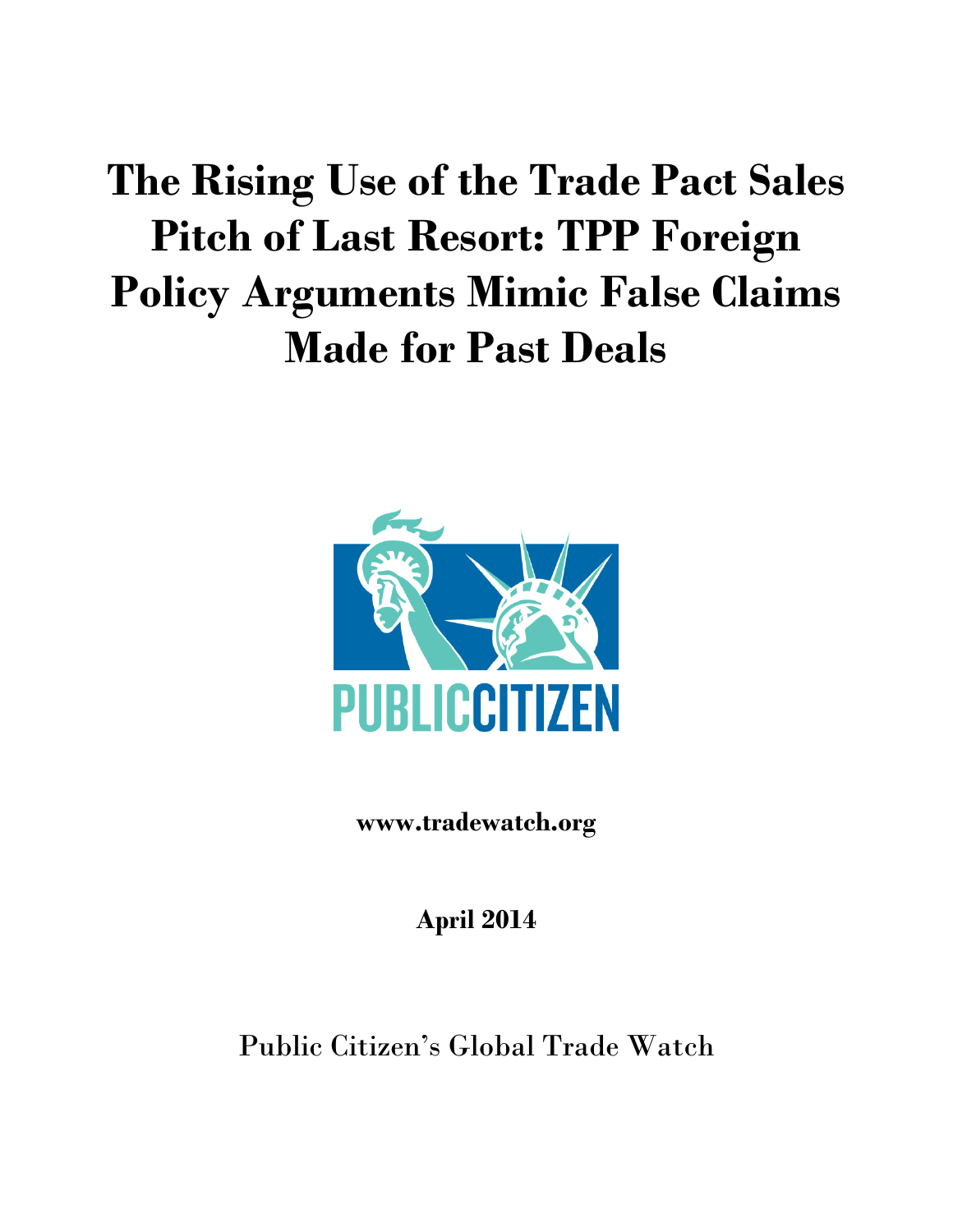#### *Published April 2014 by Public Citizen's Global Trade Watch*

*Public Citizen is a national, nonprofit consumer advocacy organization that serves as the people's voice in the nation's capital. Since our founding in 1971, we have delved into an array of areas, but our work on each issue shares an overarching goal: To ensure that all citizens are represented in the halls of power. For four decades, we have proudly championed citizen interests before Congress, the executive branch agencies and the courts. We have successfully challenged the abusive practices of the pharmaceutical, nuclear and automobile industries, and many others. We are leading the charge against undemocratic trade agreements that advance the interests of megacorporations at the expense of citizens worldwide. As the federal government wrestles with critical issues – fallout from the global economic crisis, health care reform, climate change and so much more – Public Citizen is needed now more than ever. We are the countervailing force to corporate power. We fight on behalf of all Americans – to make sure your government works for you. We have five policy groups: our Congress Watch division, the Energy Program, Global Trade Watch, the Health Research Group and our Litigation Group. Public Citizen is a nonprofit organization that does not participate in partisan political activities or endorse any candidates for elected office. We accept no government or corporate money – we rely solely on foundation grants, publication sales and support from our 300,000 members. Visit our web page at* [www.citizen.org](http://www.citizen.org/)*. For more information on Public Citizen's trade and globalization work, visit the homepage of Public Citizen's Global Trade Watch:* [www.tradewatch.org](http://www.tradewatch.org/)*.* 

*Acknowledgments: This report was written by Ben Beachy. Thanks to Lori Wallach for comments. Errors and omissions are the responsibility of the author.* 

*Additional copies of this document are available from: Public Citizen's Global Trade Watch 215 Pennsylvania Ave SE, Washington, DC 20003 (202) 546-4996 or at www.tradewatch.org*

#### *Other Recent Titles by Public Citizen's Global Trade Watch:*

| USTR's Omissions and Data Distortions Aimed at Hiding the Dismal Reality of the Korea FTA (March 2014)                                                                            |
|-----------------------------------------------------------------------------------------------------------------------------------------------------------------------------------|
| Job-Killing Trade Deficits Soar under FTAs (March 2014)                                                                                                                           |
| Korea FTA Outcomes on the Pact's Second Anniversary (March 2014)                                                                                                                  |
| Debunking USTR's Absurd Assertion that the U.S. Has a Trade Surplus with NAFTA Countries (Feb. 2014)                                                                              |
| NAFTA's 20-Year Legacy and the Fate of the Trans-Pacific Partnership (Feb. 2014)                                                                                                  |
| Studies Reveal Consensus: Trade Flows during "Free Trade" Era Exacerbated U.S. Income Inequality (Feb. 2014)                                                                      |
| Table of Foreign Investor-State Cases and Claims under NAFTA and Other U.S. "Trade" Deals (Feb. 2014)                                                                             |
| Corporate State-by-State Trans-Pacific Partnership Factsheet Flurry: Many Sheets, Few Facts and the Same Old<br>Promises that Have Proven False (Nov. 2013)                       |
| Top Ten Threats of the Trans-Atlantic "Trade" Deal to Americans' Daily Lives (Nov. 2013)                                                                                          |
| Only One of 35 Attempts to Use GATT Art. XX/GATS Art. XIV General Exception Has Succeeded (Aug. 2013)                                                                             |
| Ontario's Feed-in Tariff: Will the WTO Trump Climate Imperatives? (with Sierra Club, June 2013)                                                                                   |
| The Rise and Fall of Fast Track Trade Authority (April 2013)                                                                                                                      |
| TPP and Government Procurement: Buy American Policy Banned, a Net Loss for the U.S. (April 2013)                                                                                  |
| There Is No Acceptable "Version" of Fast Track (March 2013)                                                                                                                       |
| U.S. Pharmaceutical Corporation Uses NAFTA Foreign Investor Privileges Regime to Attack Canada's Patent<br>Policy, Demand \$100 Million for Invalidation of a Patent (March 2013) |
| Trade Agreements Cannot be Allowed to Undermine Financial Reregulation (Feb. 2013)                                                                                                |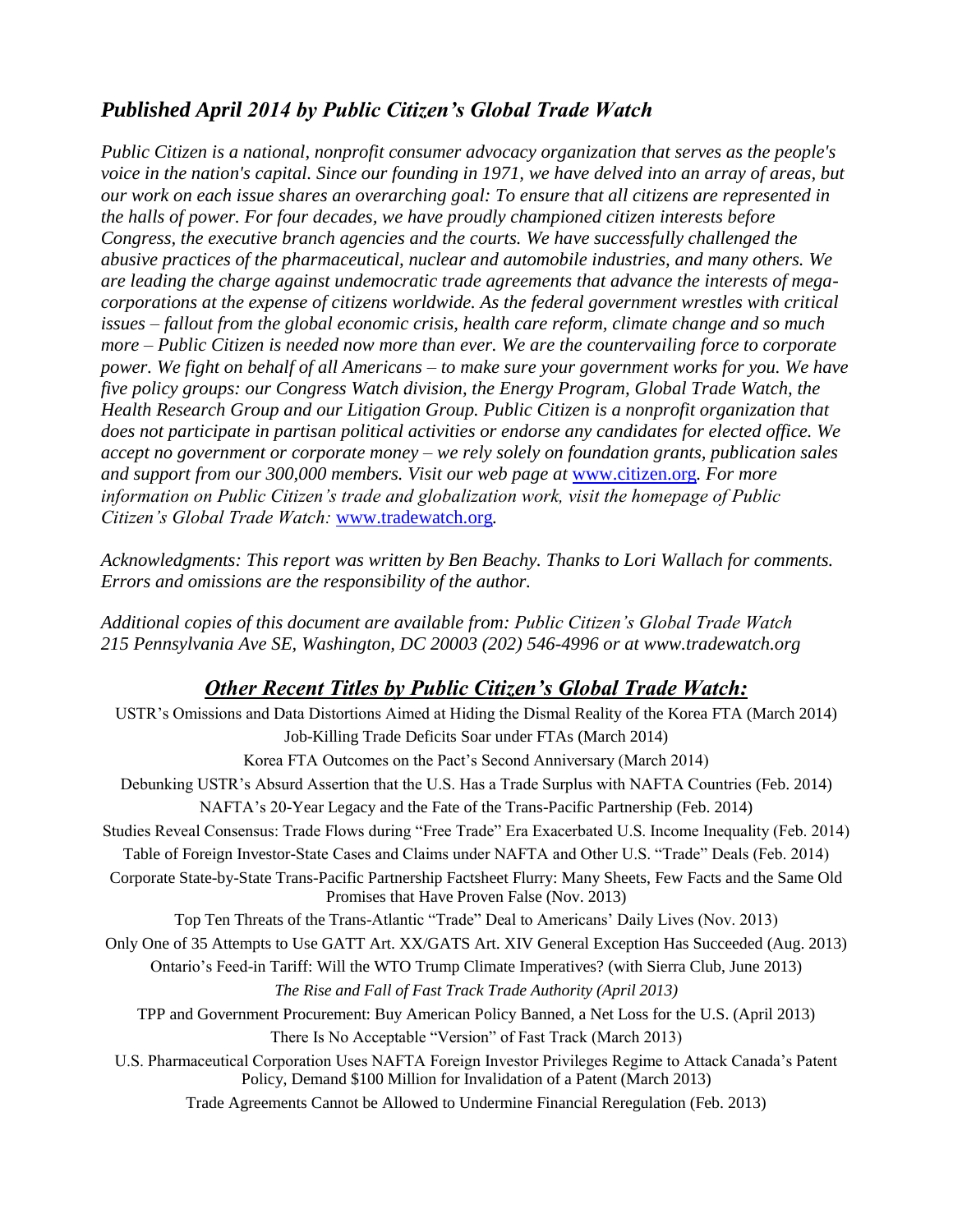## **The Rising Use of the Trade Pact Sales Pitch of Last Resort: TPP Foreign Policy Arguments Mimic False Claims Made for Past Deals**

Trade debates often begin with economic arguments. But when those prove unconvincing, proponents of more-of-the same "trade" agreements invariably resort to U.S. foreign policy and national security arguments to try to sell unpopular deals to the U.S. public and Congress.

As this study shows, nearly identical "foreign policy" arguments have been trotted out over the past 20 years. For example, failing to pass an agreement is routinely framed as benefitting whatever country is perceived as the current leading threat to U.S. economic or foreign policy dominance – from "Japan" to "Asia and Europe" to "Latin American anti-U.S. populists," and now, China.

When a new U.S. "free trade" agreement (FTA) is introduced, industry, administration or congressional proponents typically cite promises of export growth and job creation to push the deal. However, Congress and the U.S. public have become increasingly aware that today's "free trade" agreements are no longer mainly about trade. Rather, the appealing brand of "free trade" has been affixed to pacts negotiated behind closed doors that implement a vast array of domestic policy changes favored by large corporate interests, many of which have been rejected in open venues such as Congress.

#### **Decades of the Same Foreign Policy Arguments**

1993 Argument for the North American Free Trade Agreement....the passage of NAFTA has become a critical and yes, symbolic test of U.S. leadership in the post-cold-war era…To vote the agreement down threatens America's position in the global economy, and could be one more step in making the United States a second-rate power.

–Rep. Dan Glickman, November 16, 1993<sup>1</sup>

2014 Argument for the Trans-Pacific Partnership: The question is whether the US will take a leadership role in shaping a new course that reflects American values – or whether we will stand on the sidelines as a new order unfolds….The TPP has become a symbol of American staying power. We must see it through. –Vice President Joe Biden, February 27, 2014<sup>2</sup>

But the "free trade" sales pitch has lost its sway as promises made for past FTAs of expanded exports and jobs have gone unfulfilled.

Such is now the case for the Trans-Pacific Partnership (TPP), a sweeping pact under negotiation with 11 other Pacific Rim nations that was initially promoted with such export-growth claims. This pitch has been undermined by government data showing that under two decades of the North American Free Trade Agreement (NAFTA) the United States has lost hundreds of thousands of middle-class jobs, income inequality has grown, the U.S. trade deficit with NAFTA partners has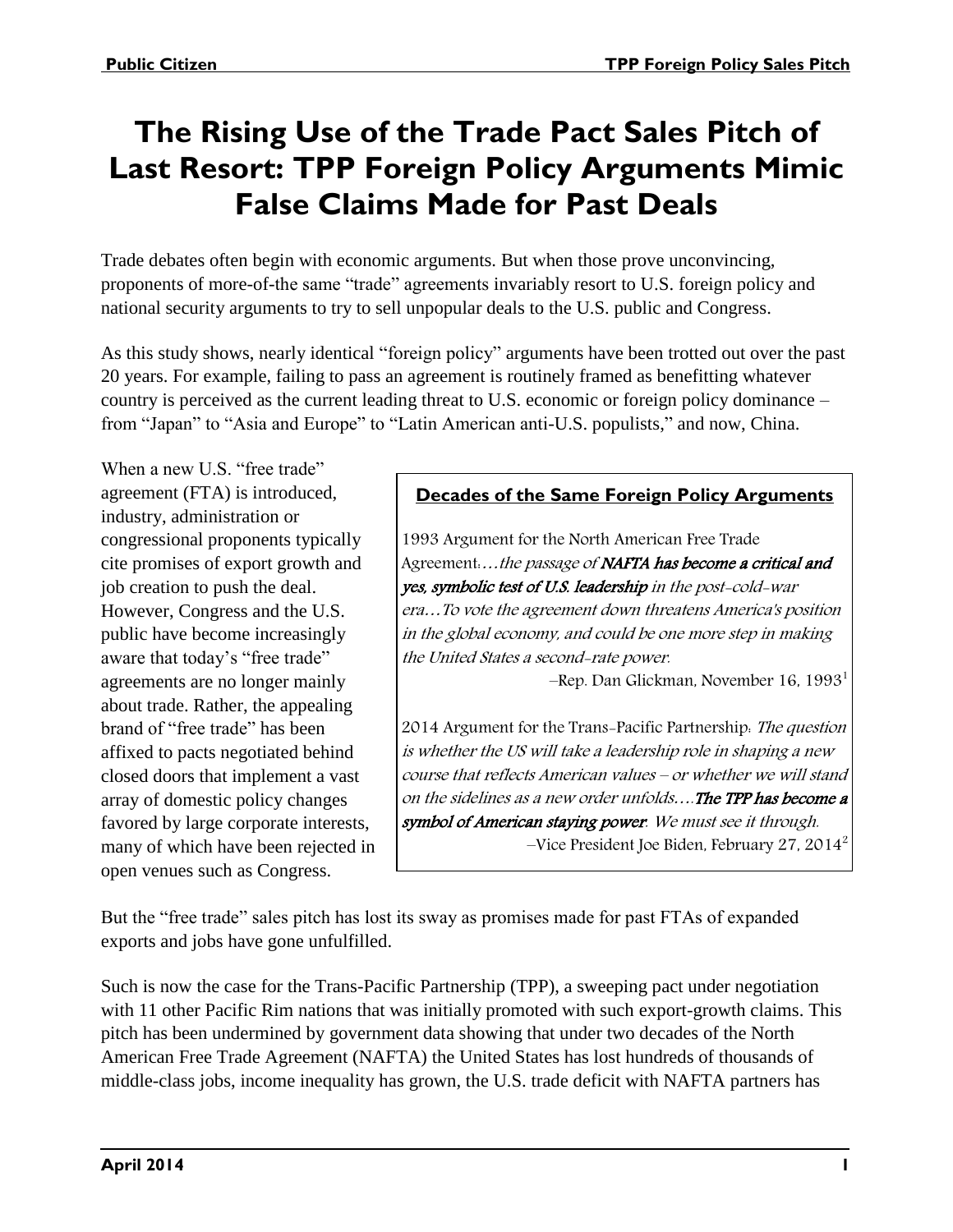ballooned, and export growth to those partners has slowed.<sup>3</sup> NAFTA was sold with the same export growth and job gains claims initially made for the TPP. Those claims were also used to push for a 2012 U.S.-Korea FTA. Yet after two years of the Korea FTA, used as the U.S. template for many chapters of the TPP, U.S. average monthly exports to Korea have fallen 11 percent and the U.S. trade deficit with Korea has swelled 47 percent, spelling the additional loss of tens of thousands of U.S. jobs.<sup>4</sup> Such results have turned a majority of the U.S. public against NAFTA-style deals,<sup>5</sup> and have made it harder for the deals' proponents to advocate for the latest FTA on economic grounds.

When FTA proponents have failed to gain public or congressional support for past controversial pacts using economic arguments, they have systematically turned to geopolitical claims to argue, "this deal is critical for U.S. national security and foreign policy interests." The pitch is typically accompanied by dire predictions that absent passage of a given FTA, U.S. influence would wane, insecurity would rise and specific disastrous outcomes would occur in prospective trade partner countries. Time and again, Congress has passed an FTA only to find that many of those predictions came true in spite of (and sometimes even because of) the pact's enactment.

These historical lessons are relevant to the current TPP debate. As congressional and public opposition to the TPP is rising, the pact is now being framed as a critical bulwark against China. Indeed, claims that the TPP is essential to contain China, to maintain U.S. power in Asia or to better compete against China are increasingly dominating TPP proponents' messaging. These claims falter on a few basic facts: China has been invited to join the TPP (which would enable China to take advantage of increased access to the markets of the United States and other TPP nations); U.S. allies in the TPP have threatened to quit the pact if it is intended as a China containment tool; and past U.S. FTAs have proven utterly ineffective in preventing an increase in China's economic influence.

Another newly prominent TPP foreign policy spin is that the pact presents a choice between the United States imposing "our rules" (assumed to be enshrined in the TPP) or China imposing theirs. The problem with this argument is that many of the rules now included in the TPP represent narrow special interests, and indeed could undermine the broader U.S. national interest. This includes terms that could weaken the United States by increasing income inequality, threatening our financial stability, raising energy and healthcare costs, and further gutting the U.S. manufacturing base that is essential for both our national security and domestic infrastructure. TPP proponents seek to bury these inconvenient facts about the actual terms of the pact by employing a crass "us or them" narrative. Activating Americans' fears about a rising China serves to distract from the relevant policy question: would the TPP benefit most Americans? The few chapters of TPP text that have leaked (and revelations about the chapters that remain secret) offer a clear "no" to that question.

While China's rising economic power and foreign influence are legitimate matters of U.S. interest, the notion that somehow the establishment – or not – of any specific U.S. FTA would control this process is a claim without support in the history of U.S. "free trade" agreement outcomes. Indeed, implementing the numerous TPP provisions promoted by narrow and powerful commercial interests but rejected by the U.S. majority would actually undermine U.S. national interests.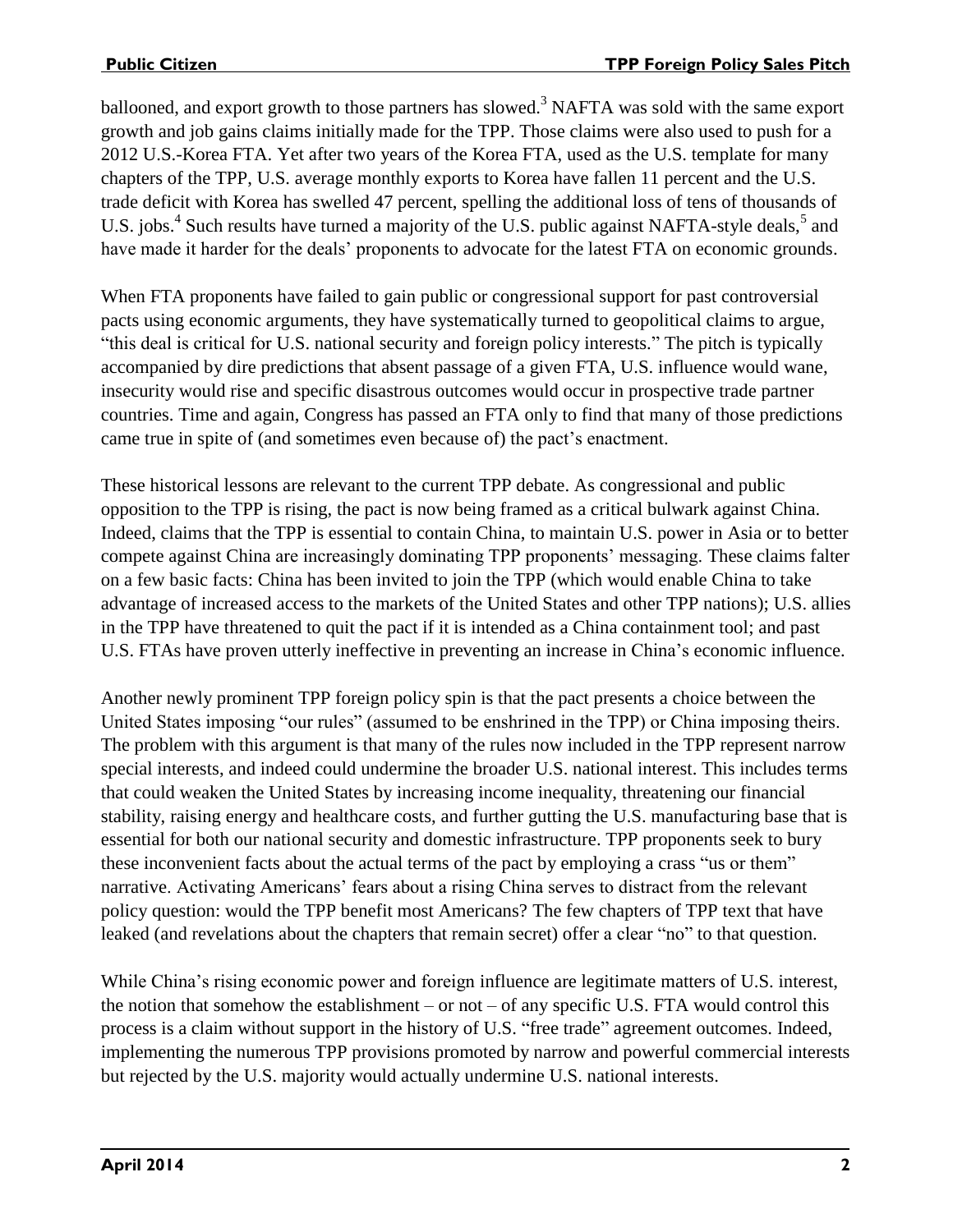#### **TPP Proponents Are Now Shifting to Old Foreign Policy Arguments**

In recent months, TPP proponents have predictably shifted to foreign policy arguments to try to sell the controversial pact. In fact, members of the Obama administration and corporate groups have dusted off the same foreign policy and national security arguments used for past deals – arguments ranging from baseless to bizarre.

These arguments can be summarized as three basic claims, each of which has as little bearing in reality for the TPP as when used to sell past pacts:

- 1. *American Power:* If we approve this pact, the United States will maintain or gain economic and political influence in the negotiating countries, the region and the world. Failure to approve the pact would allow [name the boogeyman of the moment] to fill the gap left by the United States, bringing with them a model that undermines U.S. interests. In the TPP debate, this argument focuses on China.
- 2. *American Allies:* If we approve this pact, we will strengthen our allies within the negotiating countries who share our free market and democratic values. Failure to approve the pact could push these allies toward protectionism, or could bolster the strength of their domestic, anti-American political opponents.
- 3. *American Security:* If we approve this pact, it would bring prosperity and stability to the negotiating countries. Failure to approve the pact would spell poverty and instability, providing a breeding ground for organized crime, narco-trafficking and even terrorism. These likely outcomes pose a sincere threat to our own national security.

Most geopolitical arguments made so far to push for the TPP are "American Power" claims. For example, in a recent opinion piece in the *Financial Times*, Vice President Joe Biden states:

*The US has been the world's pre-eminent economic power for many years and will remain so for the foreseeable future. But the rise of new economic powers means we will face fierce competition from more places than ever before. America's economic relations with the rest of the world matter more now than ever before. Countries that throw up protectionist barriers and distort their economies to favour state-owned enterprises are challenging rules of the road that we have relied on for decades. The question is whether the US will take a leadership role in shaping a new course that reflects American values – or whether we will stand on the sidelines as a new order unfolds….The TPP has become a symbol of American staying power. We must see it through.<sup>6</sup>*

Biden's remarks are a thinly veiled assertion that the United States needs the TPP to counter the influence of China. During the 2012 presidential campaign, President Obama was more candid, stating: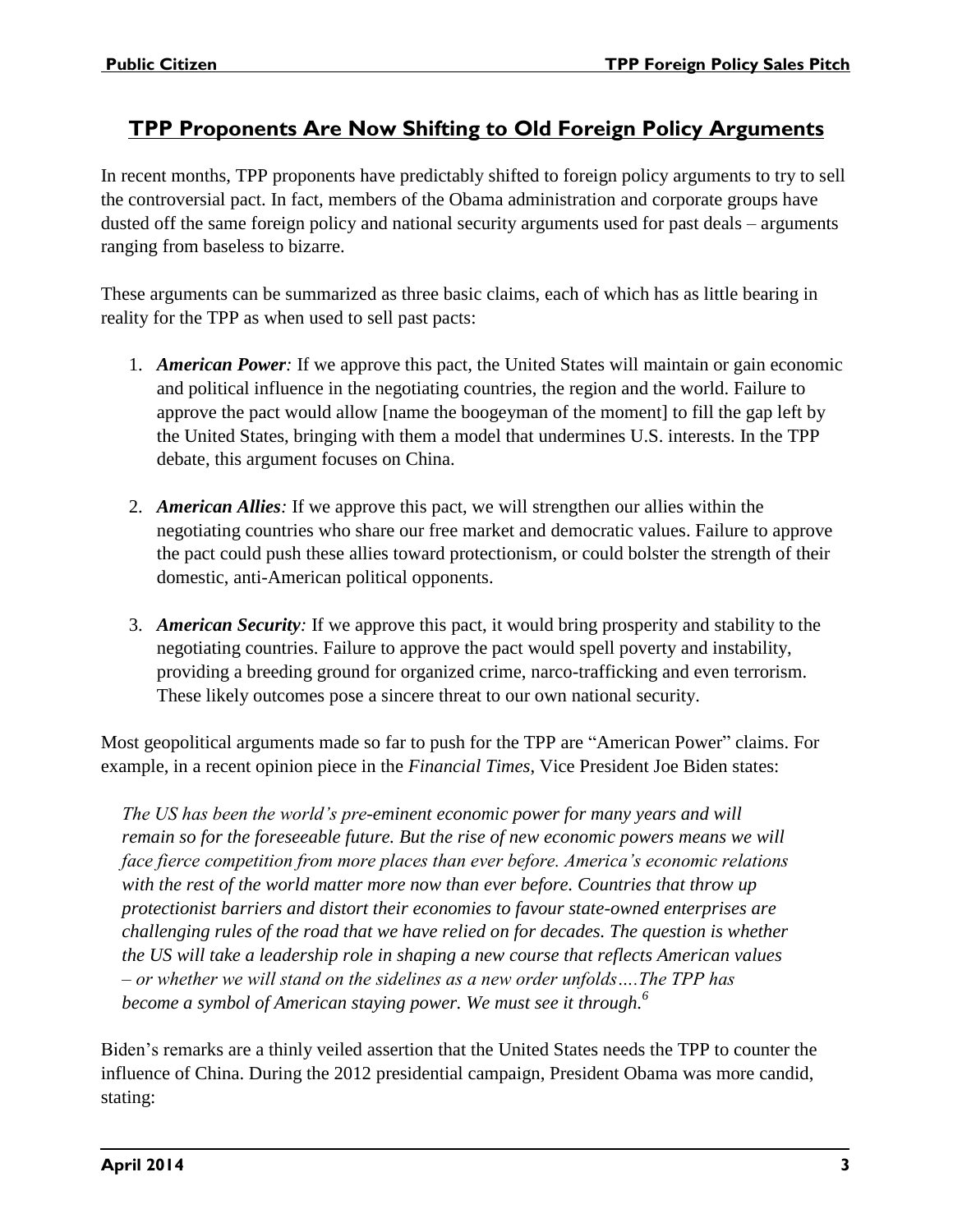*…we believe China can be a partner, but we're also sending a very clear signal that America is a Pacific power; that we are going to have a presence there…We're organizing trade relations with countries other than China so that China starts feeling more pressure about meeting basic international standards. That's the kind of leadership we've shown in the region. That's the kind of leadership that we'll continue to show.<sup>7</sup>*

TPP proponents in think tanks and major U.S. media outlets have reiterated and reinforced the "counter China" rationale for the TPP. "Failure to conclude this agreement would have large-scale negative consequences for U.S. leadership in the Asia Pacific region, and risk ceding the game to Beijing," states Claude Barfield, former consultant to the office of the U.S. Trade Representative (USTR) and current analyst at the American Enterprise Institute. <sup>8</sup> Charles Lane, an editorial writer at *The Washington Post*, writes, "Beyond its economic impact, the TPP is crucial geopolitically; it's a key component of Obama's 'pivot to Asia,' whose goal is to counter the rise of China and commit the region to U.S.-style reciprocal free trade rather than Beijing's mercantilist model."<sup>9</sup>

#### **The TPP Cannot Serve to Counter China if China Can Join the Pact**

Proponents are increasingly pushing the TPP as a way to unite a bloc of U.S. Pacific Rim allies against Chinese domination and to counter economic competition from China. But these arguments directly conflict with Obama administration statements that China would be free to join the TPP, which would grant China the same market access to TPP partners that the United States is seeking. "We welcome the interest of any nation willing to meet the 21st century standards of the TPP – including China," said then-Secretary of State Hillary Clinton during a November 2012 visit to Southeast Asia.<sup>10</sup> One year later, National Security Adviser Susan Rice echoed the administration's stance: "We welcome any nation that is willing to live up to the high-standards of this agreement to join and share in the benefits of the TPP, and that includes China."<sup>11</sup>

The "standards" of the TPP, as currently proposed, include "eliminating[] tariffs and other barriers"<sup>12</sup> to goods in all TPP countries. That means Chinese products would enjoy duty-free access in the United States, were China to join. But not only would U.S. workers be placed in direct competition with lower-wage Chinese workers with respect to our own market, but U.S. businesses would have to deal with duty-free competition from Chinese businesses for market share in other TPP countries. Perhaps that's why China has switched from opposition to the pact to actively studying the prospects of joining.<sup>13</sup> Were the TPP actually planned as a bulwark against Chinese competition, China would not be considered a prospective member.

Even if one assumes that China will not one day enter the TPP (despite the open invitation), the evidence from past U.S. pacts does not support the notion that such agreements limit China's economic influence. Although the United States has signed FTAs with 11 countries in Latin America (more than in any other region in the world), the pacts have not stopped China from increasing its economic presence in the region.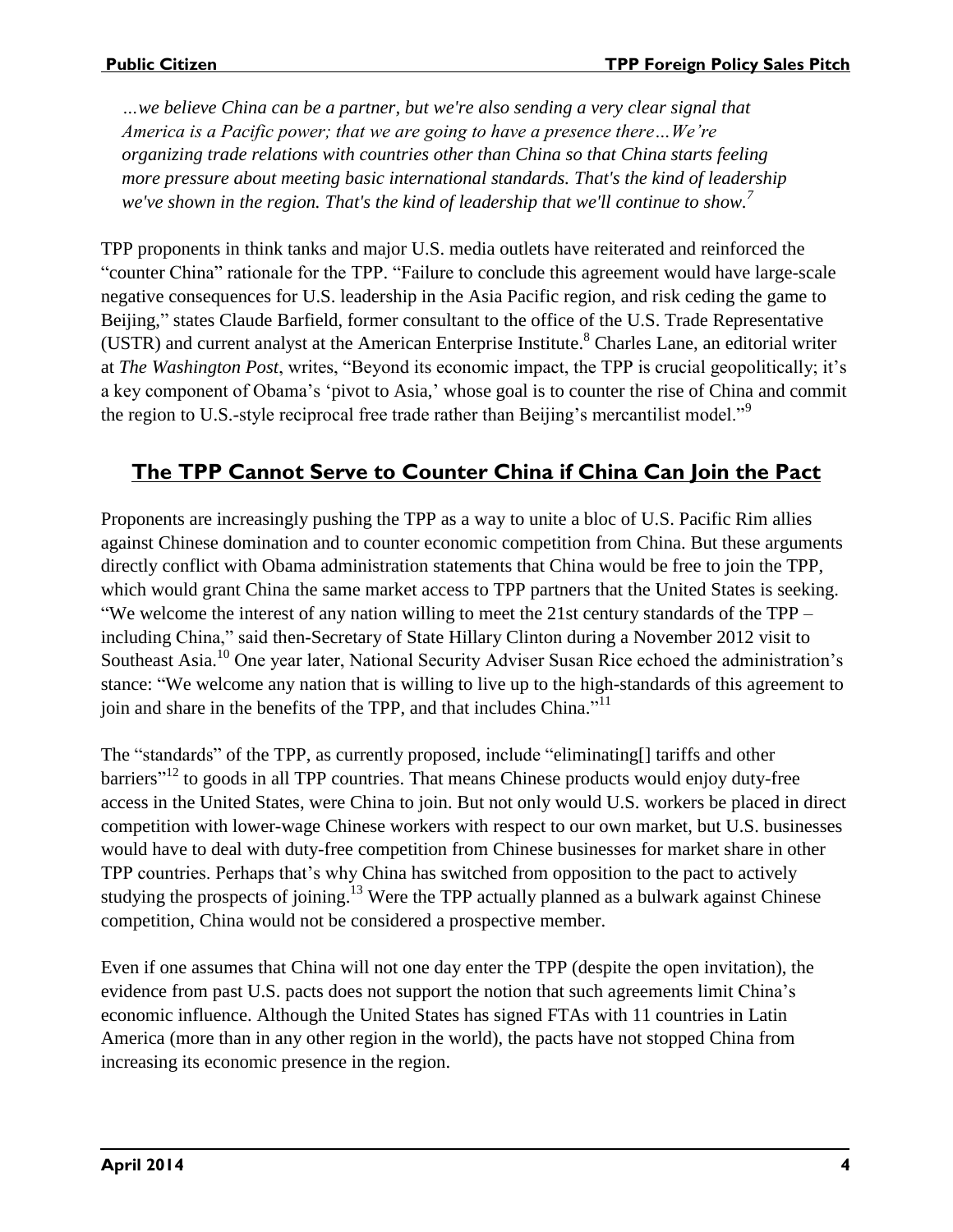From 2000 to 2011, a period in which U.S. FTAs with eight Latin American countries took effect, China's exports to Latin America soared more than 1280 percent, from \$10.5 billion to more than \$145 billion. U.S. exports to the region during the same period increased by just 30 percent, or \$73 billion. As a result, the share of Latin America's imported goods coming from the United States fell from 25 percent to 16 percent while the share coming from China increased from 1 percent to 7 percent.<sup>14</sup> This trend has held for major U.S. FTA partners. The share of Mexico's imported goods coming from the United States dropped from 69 percent to 49 percent in NAFTA's first 20 years, while China's share rose from 1 percent to 16 percent.<sup>15</sup>

China's role as an importer for Latin America has also increased. The share of Latin America's exports destined for China rose from 1 percent in 2000 to 4 percent in 2011, while the share exported to the United States shrank from 28 percent to 19 percent.<sup>16</sup>

For some U.S. FTAs, the U.S. economic presence in FTA partner countries after the pact's approval has fallen not just in relative terms, but absolutely. U.S. foreign direct investment (FDI) in Central America actually decreased after enactment of the U.S.-Central America Free Trade Agreement (CAFTA). The aggregate level of U.S. FDI in the six CAFTA partner countries dropped 30 percent, or nearly \$1 billion, from the year before the FTA took effect in each country to 2012.<sup>17</sup>

Meanwhile, investment in the region from other countries grew, diminishing the U.S. share of Central America's FDI even further. This includes growth in FDI in CAFTA countries from Venezuela, undercutting the argument, used by CAFTA proponents to push for the pact's approval, that CAFTA would counter Venezuela's influence in the region.<sup>18</sup> The evidence from past pacts offers no indication that another FTA would prove effective in keeping China's economic influence in check.

Moreover, many of the closest U.S. allies participating in the TPP reject the "counter China" portrayal of the pact as not only nonsensical, but as a threat to their national interests. For example, the governments of New Zealand and Australia, both of which maintain strong economic ties with China, have indicated that if the TPP were intended to impede China, they would abandon the pact.<sup>19</sup> In February 2012, New Zealand Trade Minister Tim Groser stated, "The moment we smelt or sensed that this was an anti-China thing, we'd leave the TPP."<sup>20</sup>

When confronted by the fact that the TPP cannot be a tool to counter Chinese competition if it is comprised of China allies and open to China itself, proponents of the deal often shift to another variety of the argument: the TPP is a tool for the United States to set international rules before China can do so.

#### **The False Dichotomy of the TPP as "Our Rules" vs. "China's Rules"**

Increasingly, the TPP is being sold with an "our rules" or "their rules" narrative, in which a choice is presented between the United States using the TPP to set international rules, or letting China set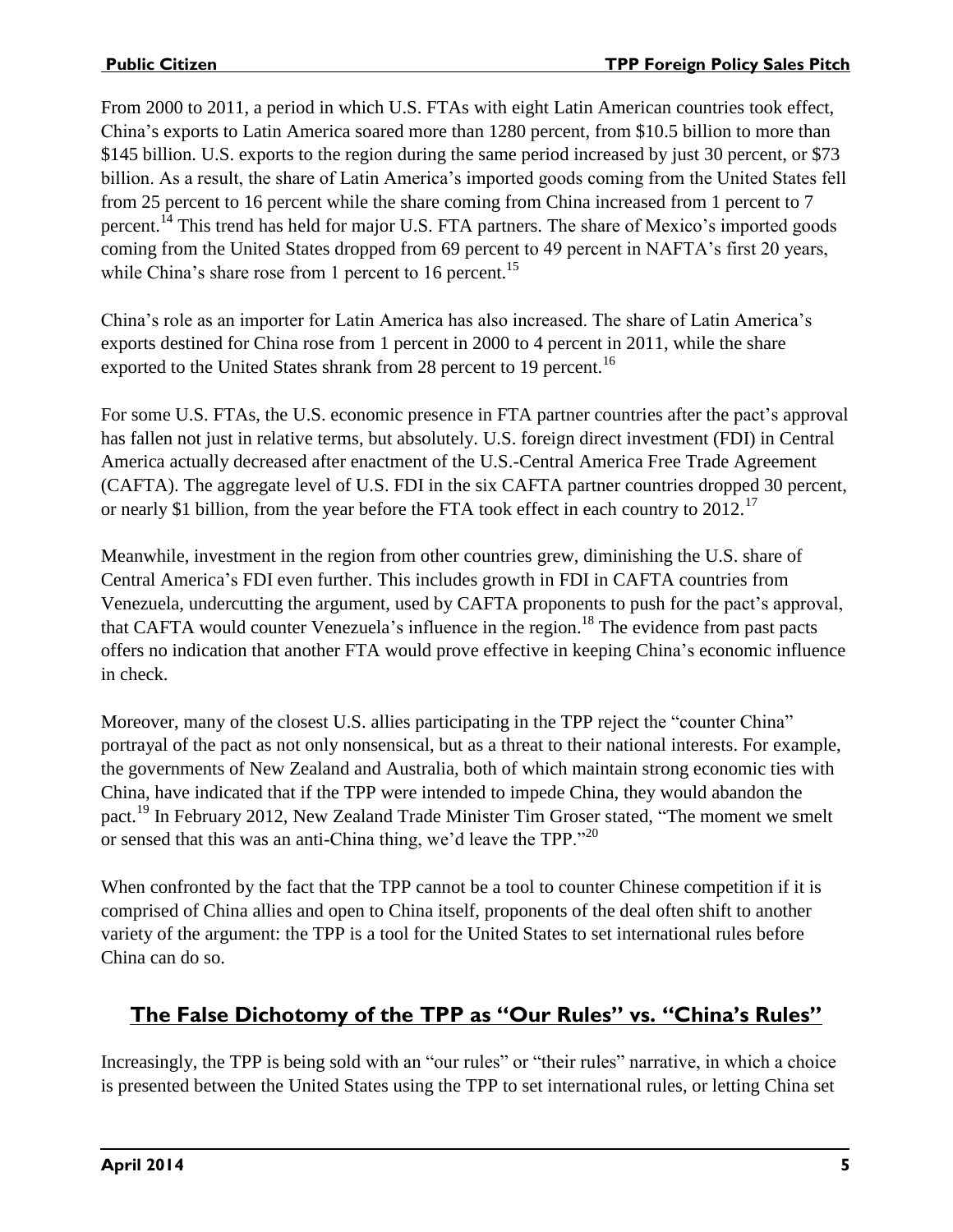rules that the United States may one day have to obey. Vice President Biden implies this choice in stating, "The question is whether the US will take a leadership role in shaping a new course that reflects American values – or whether we will stand on the sidelines as a new order unfolds."<sup>21</sup>

Third Way, a Washington think tank with a Board of Trustees dominated by financial industry executives, puts the question more directly in its March 2014 report entitled, "The TPP: Who Will Set the Trade Rules for Asia?" The report quips, "Policymakers have a simple choice to make – do we want the United States to make the rules in Asia, or do we leave it to China?"<sup>22</sup>

This fear-mongering presents a false dichotomy in which there are only two models and one must be chosen. Juxtaposed against a vaguely scary, if unidentified, "Chinese model" that would hurt the United States, the TPP is presented as the U.S. model and framed as the only alternative.

Missing in this distorted "us" versus "them" narrative is the reality that many of the draft TPP rules would undermine U.S. national interests by increasing income inequality here; raising medicine, natural gas and electricity prices; jeopardizing financial stability and further gutting the U.S. manufacturing base that is essential for our national security and domestic infrastructure.

The TPP is not some pre-ordained extension of the U.S. Constitution that inherently reflects "American values," as Biden suggests. The current terms of the TPP are just one version of possible rules for Pacific Rim countries – one written largely at the behest of U.S. corporate interests, not broader national interests. The draft TPP text was crafted in a closed-door process that granted privileged access to more than 600 official U.S. trade advisors, most of them explicitly representing corporations. $26$  It is little surprise then that leaked TPP terms include new monopoly patent rights for pharmaceutical companies that would increase healthcare costs, limits

#### **U.S. Department of Defense Report: Offshoring of U.S. Manufacturing Threatens National Security**

An October 2013 report of the U.S. Department of Defense's Defense Science Board concludes that offshoring of U.S. manufacturing facilities has reduced U.S. living standards and increased national security threats. U.S. FTAs since NAFTA have incentivized offshoring by providing special benefits to firms that relocate abroad and eliminating many of the usual risks that make firms think twice about moving out of the United States. Nearly five million U.S. manufacturing jobs – one out of every four – have been lost, and more than 61,000 U.S. manufacturing facilities have closed since NAFTA took effect. $^{23}$ The report states that the offshoring trend has been "causing lower standards of living as a result of the loss of fabrication facilities. $n^{24}$ 

The Defense Science Board also finds that the loss of U.S. manufacturing poses a twofold national security threat: "The shift of manufacturing capability offshore also affects U.S. technology leadership by enabling new players to learn a technology and then gain the capability to improve on it. An additional threat to defense capabilities from offshore manufacturing is the potential for compromise of the supply chain for key weapons systems components." $^{25}$ 

The leaked investment terms of the TPP expand on the offshoring incentives of prior FTAs, threatening to exacerbate the hemorrhaging of U.S. manufacturing and the associated threats to U.S. national security.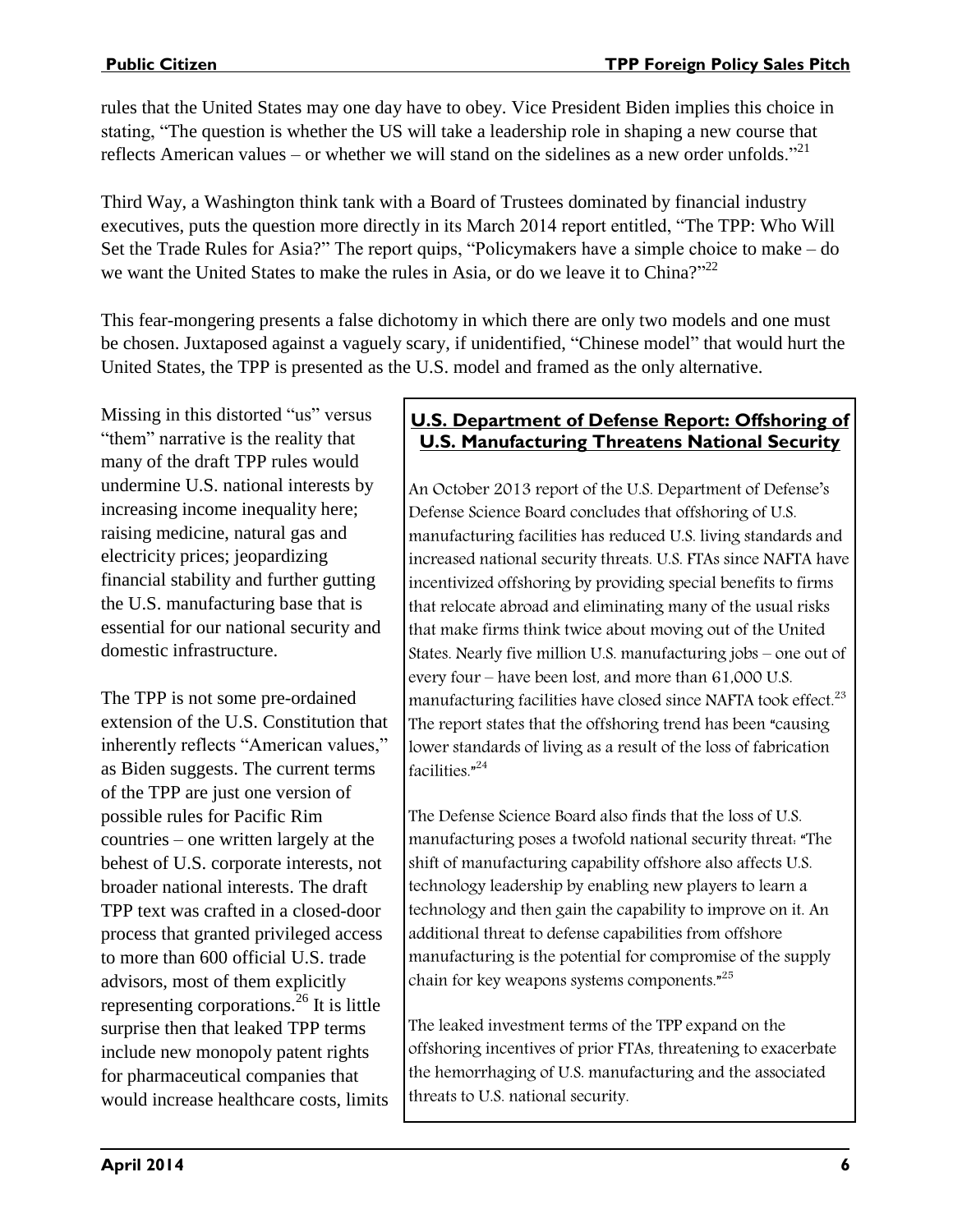on efforts to reregulate Wall Street, a deregulation of U.S. gas exports that could increase domestic energy prices for industry and consumers, maximalist copyright terms that could thwart innovation and restrict Internet freedom, new investor protections that incentivize offshoring and more.

The draft TPP rules not only jeopardize U.S. domestic priorities, but threaten to undermine U.S. interests abroad by weakening U.S. allies. The pact, for example, would bar TPP countries from enacting capital controls, endorsed by the International Monetary Fund as legitimate policy tools for preventing or mitigating financial crises.<sup>27</sup> It does not serve U.S. economic interests to forbid TPP countries from using common-sense macroprudential measures. Financial crises in TPP countries with strong U.S. economic ties (e.g. Mexico) or financial linkages (e.g. Canada and Japan) could have a boomerang effect at home. And it does not serve U.S. political interests to insist on rules that would expose our Pacific Rim allies to greater potential for financial instability. A wave of anti-American sentiment accompanied the 1997 Asian financial crisis even absent the United States directly imposing such limits on financial stability measures.

It is because the TPP would lock into place many harmful non-trade policies that many congressional Democrats and much of the Obama administration's political base oppose the pact.<sup>28</sup> The opposition includes organizations that have never engaged in a "trade" debate before, but see their non-trade policy goals as being undermined by the TPP's sweeping rules.

Similarly, economists that have supported past agreements that actually focused on trade – like Joseph Stiglitz and Paul Krugman – have recently raised warnings about the significant threats that the TPP's non-trade rules would pose to U.S. interests. In a February 2014 op-ed in *The New York Times*, Krugman writes:

*I am in general a free trader, but I'll be undismayed and even a bit relieved if the TPP just fades away…What the TPP would do…is increase the ability of certain corporations to assert control over intellectual property. Again, think drug patents and movie rights. Is this a good thing from a global point of view? Doubtful. The kind of property rights we're talking about here can alternatively be described as legal monopolies…Now, the corporations benefiting from enhanced control over intellectual property would often be American. But this doesn't mean that the TPP is in our national interest. What's good for Big Pharma is by no means always good for America.<sup>29</sup>*

Stiglitz offers an even more scathing critique of the pact in a March 2014 op-ed in the *Times*:

*When agreements like the TPP govern international trade – when every country has agreed to similarly minimal regulations – multinational corporations can return to the practices that were common before the Clean Air and Clean Water Acts became law (in 1970 and 1972, respectively) and before the latest financial crisis hit. Corporations everywhere may well agree that getting rid of regulations would be good for corporate profits. Trade negotiators might be persuaded that these trade agreements would be*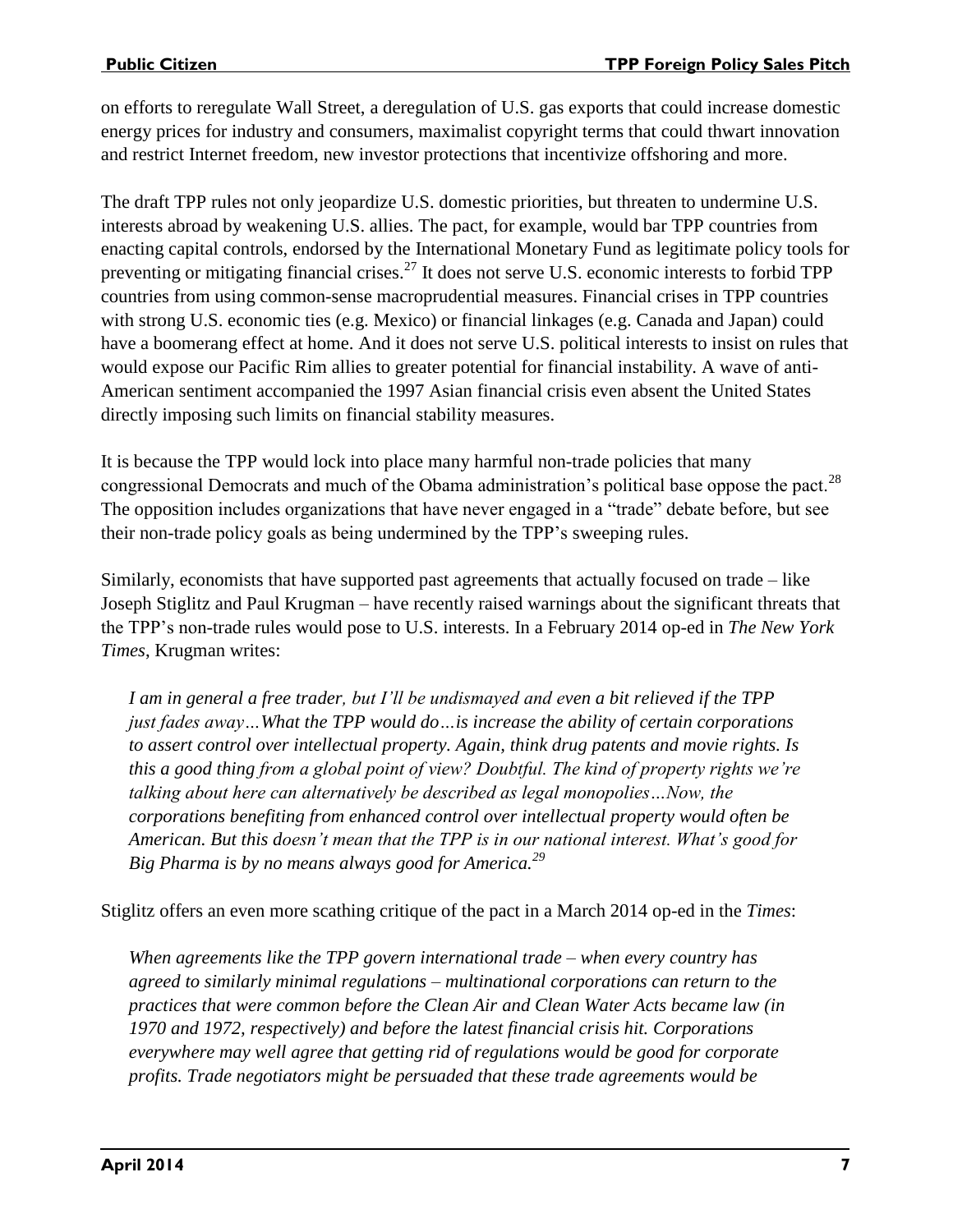*good for trade and corporate profits. But there would be some big losers – namely, the rest of us.<sup>30</sup>*

As Krugman and Stiglitz make clear, the choice over the TPP is not a choice between the United States setting the rules or China setting the rules. It is a choice over whether to allow multinational corporations to set rules that serve their own narrow interests at the expense of the interests of the U.S. majority. To borrow from Third Way, policymakers have a simple choice to make – do we want to define our national interests, or do we leave it to the corporations?

#### **Geopolitical Claims Now Being Made for the TPP Have Proven Baseless When Used for Past Trade Pacts**

Most national security and foreign policy arguments used to push past U.S. FTAs have proven unfounded. Given the revival of the "American Power" arguments for the TPP and the likelihood that "American Allies" and "American Security" arguments will soon be used for the deal, it is worth examining how FTA proponents have employed these same arguments for past pacts.

In many cases, their dire predictions of diminished U.S. power, loss of allies or foreign instability all came true, *despite passage of the FTA that was supposed to forestall such dangers.* In some cases, these same dangers materialized in part *because* of the FTA. Below is a sampling of national security and foreign policy arguments used by pro-FTA members of Congress to urge passage of NAFTA, CAFTA, the Colombia FTA and the Korea FTA.

#### **NAFTA**

#### *American Power arguments*

*…the passage of NAFTA has become a critical and yes, symbolic test of U.S. leadership in the post-cold-war era. If Congress fails to ratify NAFTA, our country will be dramatically weakened--politically and economically. The defeat of NAFTA will enhance the power of Asia and the European Community to move into our historic and natural territory, and our ability to be an economic and political powerhouse may be a thing of the past…To vote the agreement down threatens America's position in the global economy, and could be one more step in making the United States a second-rate power.*

-Rep. Dan Glickman, November 16, 1993<sup>31</sup>

*In today's increasingly competitive global economy, Japan and Europe are quickly rounding up allies in formidable regional trading blocs. NAFTA will put together our own strong team, which we will need to compete and win in the face of tomorrow's economic challenges. If we fail to get Mexico on board, and later the rest of Latin America, they could well be picked off by our rivals.*

–Rep. Bill Richardson, November 1, 1993 $^{32}$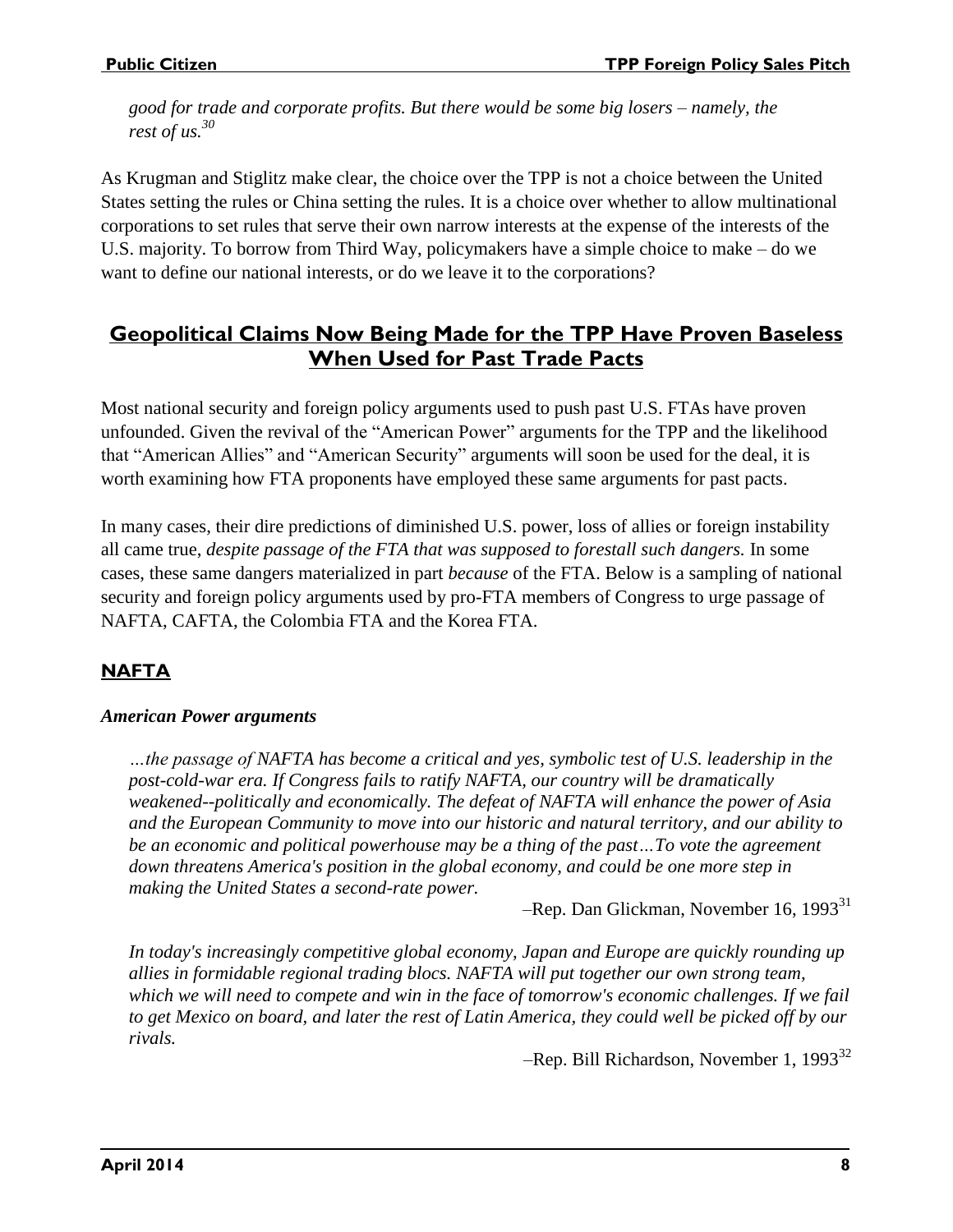*However if NAFTA is turned down, Mexico is not likely to simply smile and docilely accept our position. If we muff this opportunity, Mexico is likely to enter into a free trade agreement with Japan or some other major economic entity. That would not be good for the United States and not as good for Mexico as a trade agreement with us, but we should be aware that you can wound the pride of a nation only so many times before it looks for other friends.* –Sen. Paul Simon, October 25, 1993<sup>33</sup>

Vice President Biden's argument for the TPP in 2014 mirrors Rep. Dan Glickman's argument for NAFTA more than 20 years earlier, down to the particular words used: now the pact is a "symbol of American staying power"; then it was a "symbolic test of U.S. leadership." The main change has been the foreign country posited as the boogeyman that would assert its regional dominance were it not for the FTA. Now it is China; then it was Japan and Europe.

But the enactment of NAFTA did not prevent Mexico from signing the trade agreements with Japan and Europe that these three Congressmen feared. Within three years of NAFTA's enactment, Mexico had signed a free trade agreement with the European Union. In 2004, the Mexico-Japan free trade agreement was inked.<sup>34</sup> Nor did NAFTA prevent foreign competitors from displacing U.S. trade with Mexico. While 69 percent of Mexico's imported goods came from the United States in the year before NAFTA, that share fell to 49 percent by 2013. Much of the shift owes to a dramatic rise in Chinese exports to Mexico – the share of Mexico's imported goods coming from China increased from 1 percent in the year before NAFTA to 16 percent in 2013, despite Mexico having no FTA with China.<sup>35</sup> The implicit promise that NAFTA would somehow keep out foreign influence in Mexico proved empty.

#### *American Allies arguments*

*Rejection of NAFTA will undermine Mexican President Salinas and push the Presidential succession in Mexico toward nationalistic positions*.

–Rep. Bill Richardson, November 1, 1993<sup>36</sup>

If the U.S. objective was to bolster support within Mexico for President Salinas, NAFTA was not a winning strategy. Salinas is reportedly one of Mexico's most unpopular ex-Presidents due in large part to his push for NAFTA, which wide swaths of Mexico's populace opposed.<sup>37</sup> Indeed, Salinas had to go into exile the year after NAFTA took effect due to political tumult resulting from a currency crisis and the pact itself, becoming one of few former Mexican presidents to no longer reside in Mexico.<sup>38</sup>

Salinas was replaced as President by Ernesto Zedillo, who assumed "a more nationalistic posture than his predecessor" according to the Center for Strategic and International Studies.<sup>39</sup> That is, NAFTA had precisely the opposite effect of that desired by Rep. Richardson – domestic rejection of NAFTA within Mexico undermined the political power of Salinas and helped foster a return to more nationalistic stances.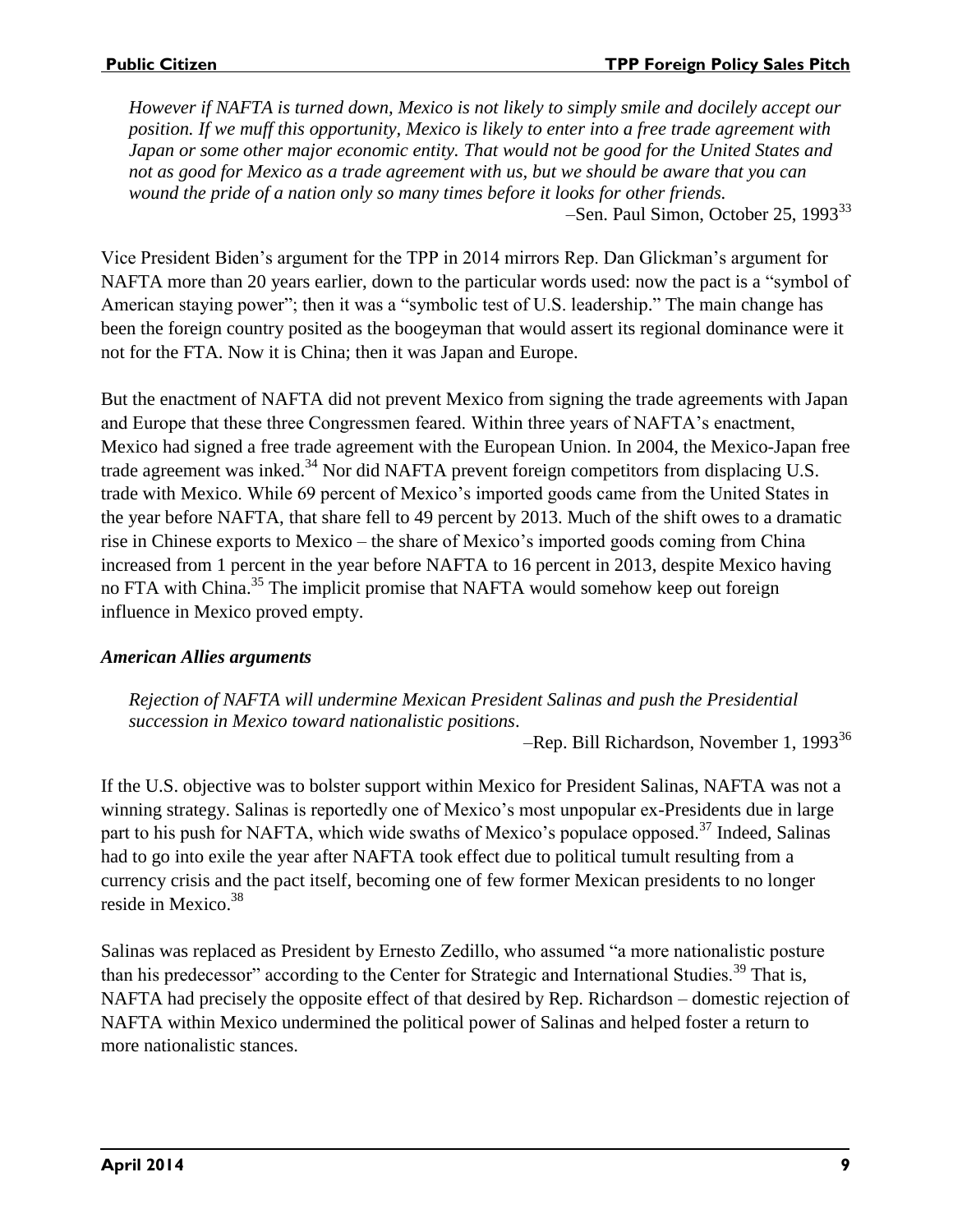#### *American Security arguments*

*[Rejection of NAFTA] will jeopardize capital flows currently stabilizing the Mexican economy.*  –Rep. Bill Richardson, November 1, 1993<sup>40</sup>

*Fifth, [NAFTA] will contribute to the growth and the maturity of the Mexican economy and thereby alleviate some of the potential for social and political explosions which could set back progress.*

–Sen. John Kerry, November 20, 1993<sup>41</sup>

Richardson's fear of "jeopardized<sup>[]</sup> capital flows" in Mexico were soon dramatically realized, despite the enactment of the pact that was supposed to sustain those flows. The Mexican peso crisis began within a year of NAFTA taking effect. The value of the peso plummeted 40 percent in just over two weeks,<sup>42</sup> provoking mass economic instability in Mexico.

The crisis also spurred a "tequila effect" of financial crises throughout Latin America, including bank insolvencies, forced devaluation and stock market crashes in major economies like Brazil, Argentina, Peru and Chile.<sup>43</sup> Though NAFTA did not provoke the peso crisis, it certainly did not prevent it, and the push for the pact's passage may have even exacerbated the crisis (see text box on the next page).

Even after the peso crisis subsided, Mexico experienced lackluster economic growth under NAFTA, undercutting Sen. Kerry's promise that the pact would boost growth. During NAFTA's first 20 years, Mexico's average annual growth rate ranked 18<sup>th</sup> out of the 20 countries in Latin America.<sup>44</sup> Brazil, Uruguay, Argentina, Suriname, Ecuador, Guyana, Bolivia, Belize and Paraguay – countries that eschewed a U.S. FTA – had growth rates higher than Mexico.

Indeed, NAFTA contributed to significant poverty and instability within Mexico by enabling an influx of subsidized U.S. corn that soon eliminated the livelihoods of about 2.5 million Mexican farmers and agricultural workers.<sup>45</sup> The mass dislocation pushed down Mexican wages, contributed to a doubling of migration to the United States in NAFTA's first seven years and fueled the violence of Mexico's spiraling drug war. A Pentagon report in 2008 warned that Mexico "bear[s] consideration for a rapid and sudden collapse."<sup>46</sup> NAFTA failed to prevent the "social and political explosions" that Kerry feared would threaten U.S. national security; if anything, it contributed to them.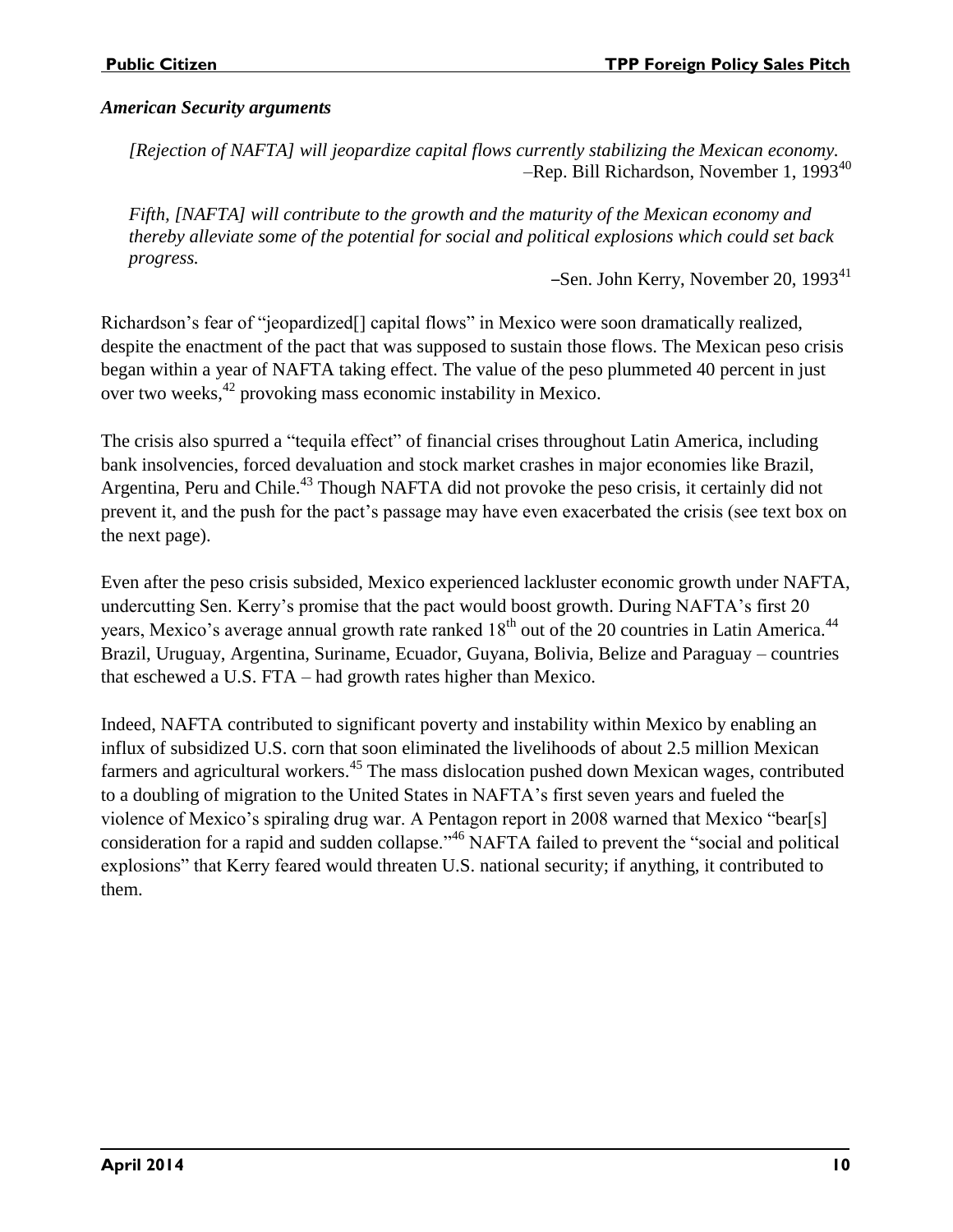#### **Did the Push for NAFTA Exacerbate the Peso Crisis?**

Declassified government documents reveal that the U.S. Federal Reserve's (Fed) efforts to facilitate NAFTA's passage may have contributed to the severity of Mexico's peso crisis. As early as May 1993, economists warned in testimony to the U.S. Congress that the Mexican government needed to devalue the peso to avert financial problems. <sup>47</sup> In early November, devaluation became a more likely prospect, given that the Mexican government was running out of foreign exchange reserves.<sup>48</sup>

In response, the U.S. Federal Reserve's Federal Open Market Committee (FOMC) held a meeting on November 9, 1993 – eight days before the U.S. House of Representatives voted on NAFTA. The minutes reveal that the ostensibly impartial FOMC members feared that a devaluation of the peso could dissuade members of Congress from passing NAFTA. Fed governor Wayne Angell expressed concern that "a significant depreciation of the peso running into [the time of the vote on] NAFTA might be exactly the argument that some would use to say that the United States will be the loser because of the shift in trade. It seems to me that it would be very, very unacceptable to have the shift…toward a devaluated peso, because it could affect the vote outcome. $n^{49}$ 

To prevent a devaluation that could hamper NAFTA's prospects, FOMC members developed a general "consensus," in the estimation of then-Fed Chairman Alan Greenspan, that the Fed should make an additional \$2.3 billion of U.S. funds available as loans to Mexico.<sup>50</sup> Several FOMC members discussed the potential for the U.S. bailout with officials of Mexico's Central Bank.<sup>51</sup> The Mexican government decided not to devalue the peso. While extension of the credit facility soon proved unnecessary given a rise in Mexico's stock market, the FOMC officials' discussions with their Mexican counterparts may have influenced the Mexican government's decision. Days later, Congress passed NAFTA. One year later, Mexico's peso crisis struck, prompting an unsuccessful devaluation of the peso, followed by the currency's freefall. 52

U.S. economists have argued that the crisis and its destabilizing impacts were exacerbated by Mexico's decision to not devalue earlier,<sup>53</sup> a decision that may have been influenced by the efforts of U.S. Federal Reserve officials to sway the NAFTA vote. Within 15 months of NAFTA's passage, the Clinton administration approved, without a congressional vote, the commitment of \$20 billion of U.S. funds for a bailout of Mexico in response to the deferred crisis.<sup>54</sup>

#### **CAFTA**

#### *American Power arguments*

*Strengthening our mutual economic interest also will strengthen our national security. Twenty years ago, only two of the CAFTA nations, Costa Rica and the United States, were established democracies. Today, all seven can be counted among the free nations of the world. Unfortunately, however, the forces of totalitarianism and oppression still hover on the edges of these young democracies. Fidel Castro still oppresses the Cuban people and denies them*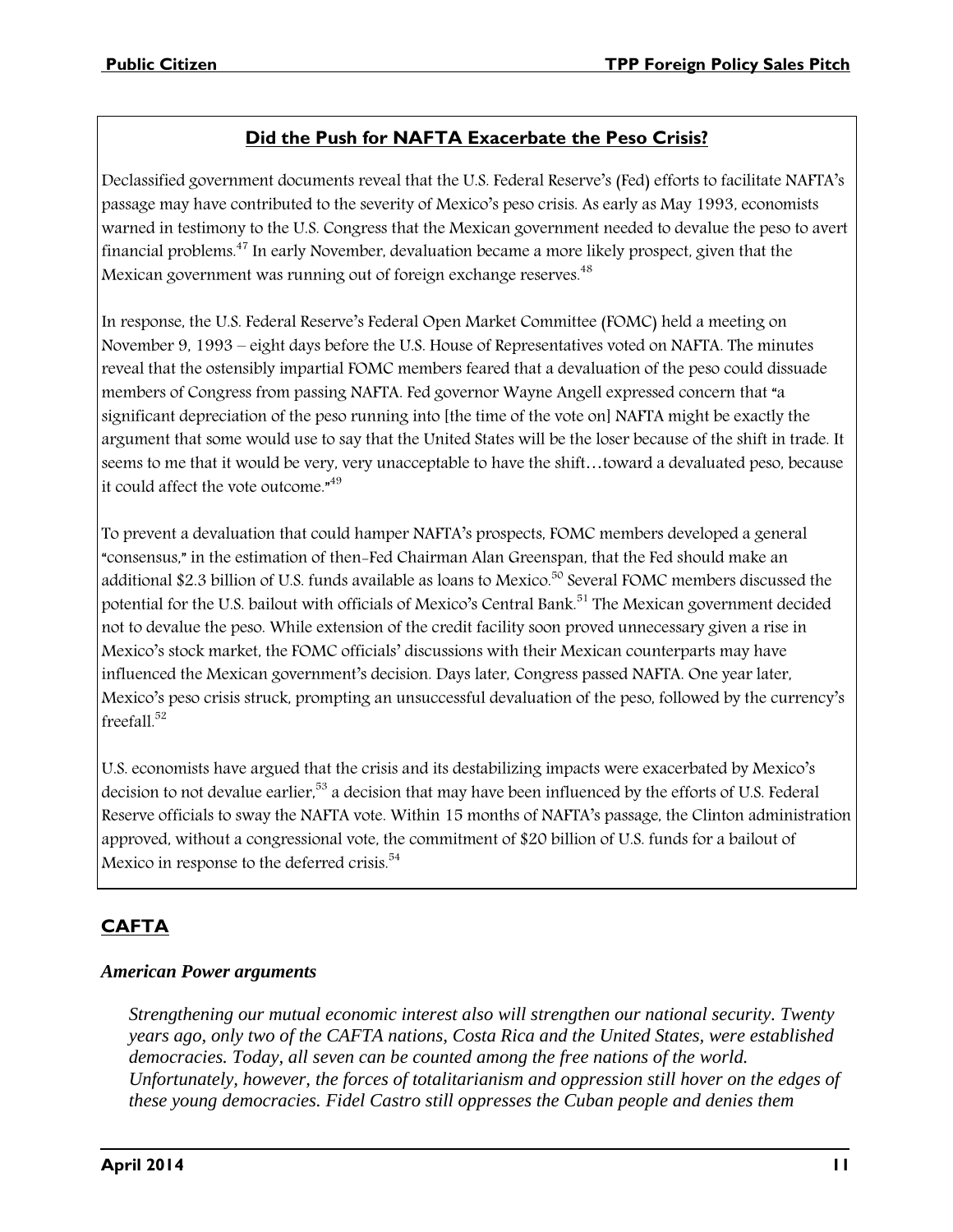*precious human freedoms. Hugo Chavez moves Venezuela closer and closer to Castro every day. These regimes tend to work to spread their brutal methods and totalitarian philosophies, trying to infect the rest of Latin America and we simply cannot let them succeed. The free nations of Latin America need our support. They deserve our support. That support can be reflected through CAFTA. By linking their economies with democratic capitalism, CAFTA will help gird these nations against the threats at their door. It will strengthen their democracies and provide a model for freedom, a model for freedom seekers--indeed, freedom seekers around the world.*

–Sen. Bill Frist, June 30,  $2005^{55}$ 

By the time CAFTA was under consideration in Congress, the foreign power whose influence had to be circumscribed by an FTA was no longer Japan or Europe, and it was not yet China. Instead it was Venezuela and Cuba that threatened to "infect" Central America with their "totalitarian" model. Frist must have been disappointed when, after CAFTA was enacted, most CAFTA partners established close economic and political ties with Venezuela. The Dominican Republic, Honduras, Guatemala and Nicaragua signed agreements with Venezuela to receive subsidized oil soon after CAFTA took effect.<sup>56</sup> Nicaragua and Honduras also joined the Venezuela-led Bolivarian Alliance for the Peoples of Our America (ALBA).

And while Venezuela's investments in Central American countries increased dramatically in the years following CAFTA, U.S. investments in Central America actually declined under the deal. For example, Costa Rica's FDI from the United States fell \$469 million from 2008 (the year before CAFTA took effect) to 2012 – a 33 percent decrease. Over the same period, Costa Rica's FDI from Venezuela rose \$142 million, or 566 percent.<sup>57</sup> CAFTA patently failed to prevent an expansion of Venezuela's influence. True, Venezuela did not fully impose its economic model on the CAFTA economies. But given that Venezuela has not done so for any other country either, there is little evidence to suggest – and none was cited by Frist – that such impositions would have happened in CAFTA's absence.

While CAFTA failed to keep out the Venezuelan influence that Frist characterized as the "threats at the[] door" of Central America's "young democracies," the pact also failed to curtail internal threats that actually succeeded in overturning democracy in the region. Three years after CAFTA took effect in Honduras, a right-wing coup ousted the country's elected president, Mel Zelaya. In response, the Organization of American States suspended Honduras' right to participate in the diplomatic body, citing a violation of the Inter-American Democratic Charter. President Kirchner of Argentina said the coup was paramount to "kidnapping the democratic restoration in Latin America."<sup>58</sup> President Obama expressed similar sentiment, stating, "It would be a terrible precedent if we start moving backwards into the era in which we are seeing military coups as a means of political transition, rather than democratic elections."<sup>59</sup> If CAFTA was actually intended as a means to "strengthen the[] democracies" of the "free nations of Latin America," the Honduras coup quickly proved the pact's failure.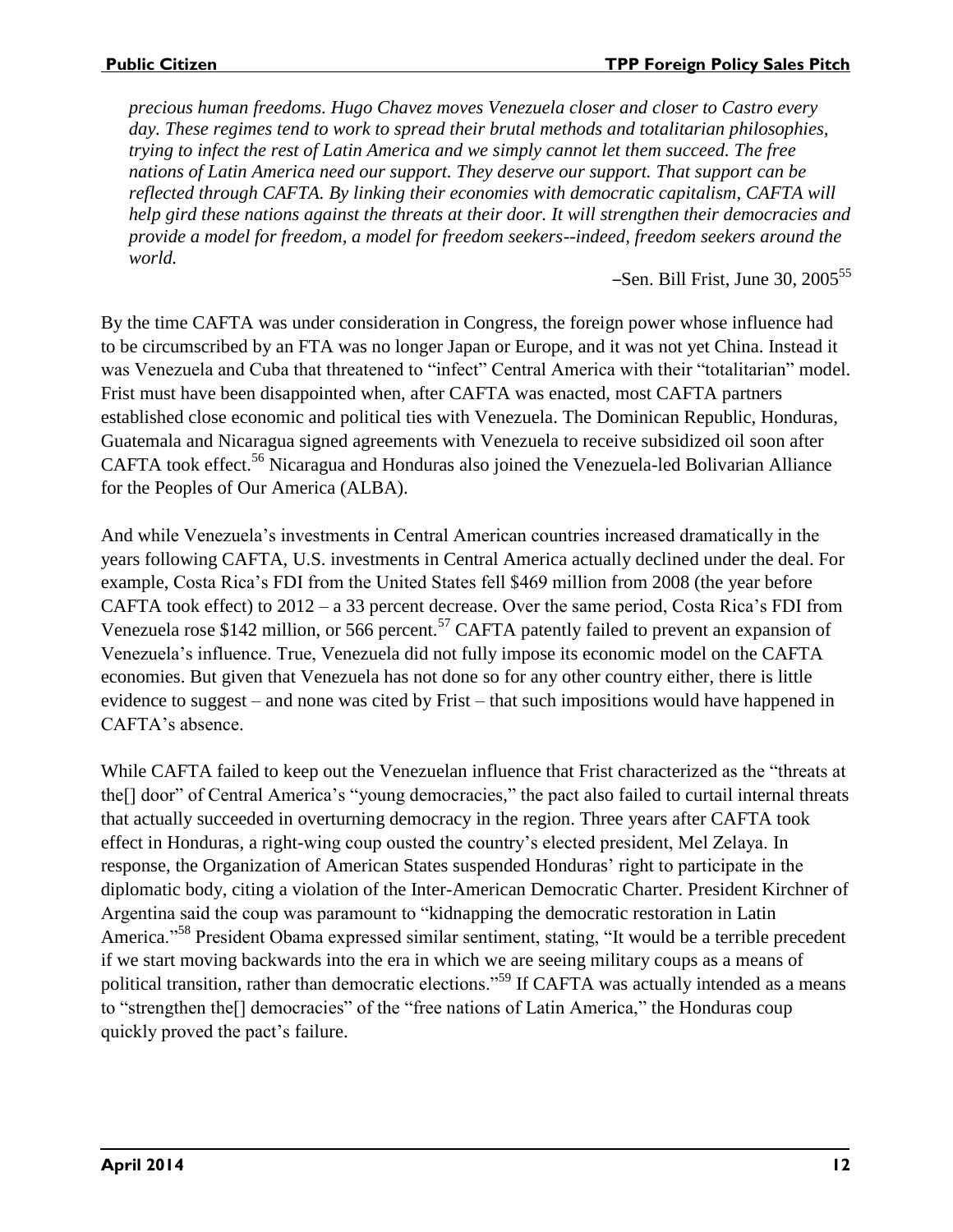#### *American Allies arguments*

*An American rejection of the Dominican Republic-Central American Free Trade Agreement would be politically devastating to these democratically elected governments that have staked so much on the promise of this agreement. If they are unable to deliver on the economic improvements they have pledged, these visionary leaders will be pressured to pursue protectionism over liberalization, or worse, failure to enact the Dominican Republic-Central American Free Trade Agreement could lead to the rise of the political elite, a political elite that is hostile to the United States, inclined to demagoguery, and uncooperative in regional security and economic affairs. Again, all one needs to witness is Venezuela's Hugo Chavez.* -Rep. David Dreier, July 22, 2005<sup>60</sup>

Representative Dreier likely would not support Nicaraguan President Daniel Ortega of the Sandinista National Liberation Front, El Salvadoran President Mauricio Funes of the Farabundo Martí National Liberation Front, or former Honduran President Mel Zelaya. Each of these leftist leaders was elected in the national election following CAFTA's passage in their country.<sup>61</sup> Dreier would likely call them "hostile to the United States" or at least "uncooperative in regional security and economic affairs." At minimum CAFTA did not prevent their rise to power. Indeed, CAFTA may have even contributed to their electoral victories. The parties of Ortega and Funes both strongly opposed the highly controversial pact in the contentious political fights leading up to its passage, which may have influenced voters' decisions to put the anti-CAFTA parties in power in the subsequent elections.

#### *American Security arguments*

*While trade is a critical component of CAFTA, we must recognize that CAFTA is more than just about trade. We have a national security imperative in passing CAFTA. It is an important component of U.S. efforts to address the conditions that breed instability, terrorism, and international criminal activity. We must help ensure that the countries in Central America have the ability to fight the threats to their democratic institutions. Helping their economic growth is a critical factor to achieving success. CAFTA is the vehicle for achieving such important U.S. foreign policy and security objectives. CAFTA's defeat would harm not only trade, but antiterrorism and antinarcotic efforts as well. Mr. Speaker, I urge my colleagues to support the passage of CAFTA. A vote for CAFTA is a vote for U.S. national security.*

–Rep. Ileana Ros-Lehtinen, June  $20$ ,  $2005^{62}$ 

*But Mr. Speaker, we need to understand that CAFTA is more than just a trade pact. It's a signal of U.S. commitment to democracy and prosperity for our neighbors. And it's the best immigration, anti-gang, and anti-drug policy at our disposal…Want to fight the ever-moreviolent MS-13 gang activity originating in El Salvador but prospering in Northern Virginia? Pass CAFTA …Want to begin to ebb the growing flow of illegal immigrants from Central America? Pass CAFTA. Want to curb the still-steady stream of illegal drugs to American streets? Pass CAFTA. Want to help make sure Al-Qaeda and other foreign terrorist groups don't easily utilize the southern border to enter the United States and do us harm? Pass CAFTA.* –Rep. Tom Davis, July 27,  $2005^{63}$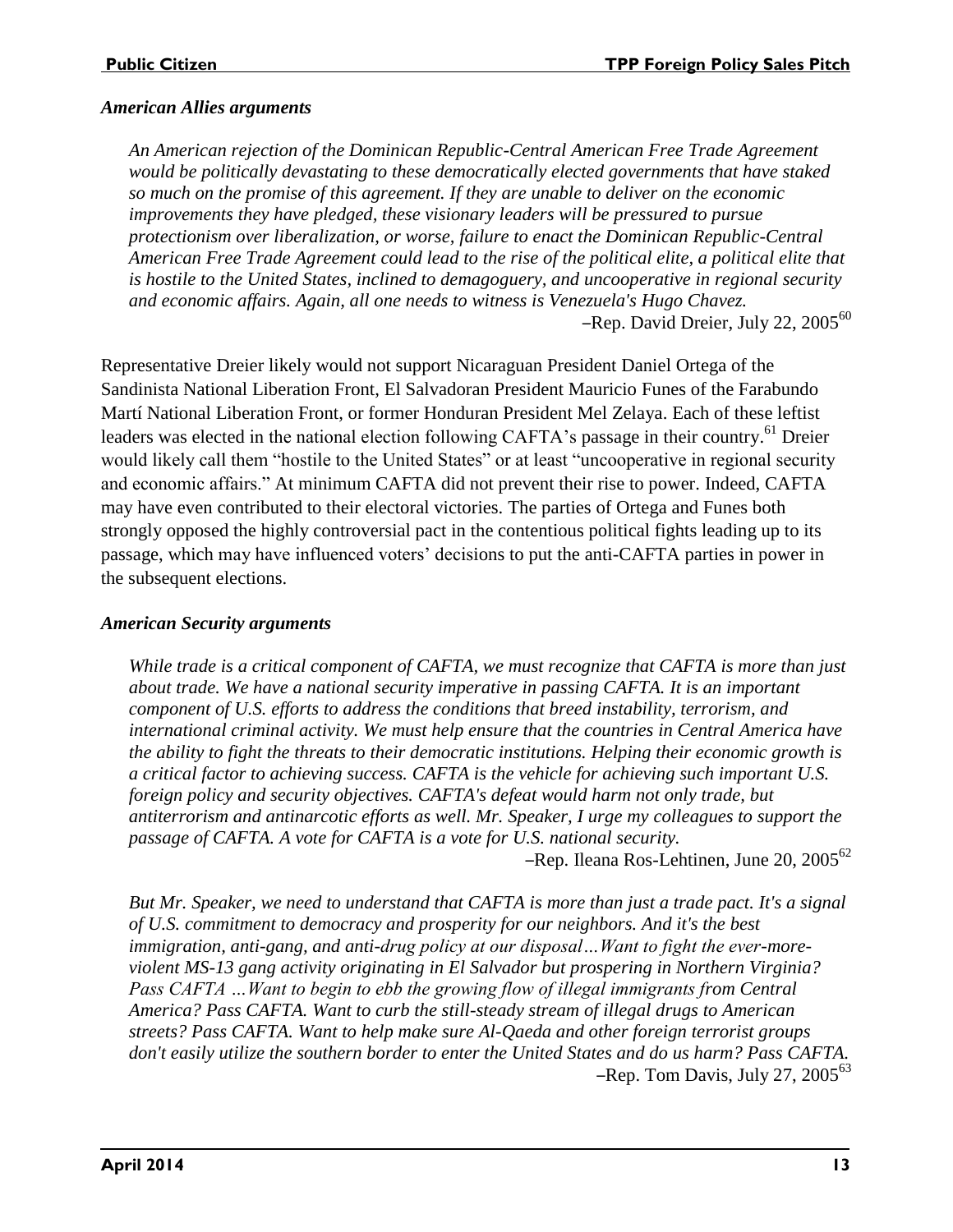While the members of Congress' promises of prosperity for Central America have not come to fruition under CAFTA, their fears of increased instability, organized crime, gang activity and narcotrafficking have all been realized since the deal's implementation. The State Department's Central America Regional Security Initiative described the situation over the past few years like this:

*Within Central America, a rapidly deteriorating security situation has led to significantly decreased levels of citizen safety, and to the social and economic exclusion of large populations unable to fully participate in thriving, safe communities. Narcotics traffickers continue to establish trafficking routes to and through Central America. The widespread availability of firearms, including those trafficked into the region, has increased their use in the commission of crimes. The continued expansion of national and transnational gangs has created communities of fear where gangs effectively control entire neighborhoods. Organized crime – which takes many forms, from the extortion of money from bus drivers, to corruption by government officials – robs citizens of their confidence in their ability to earn a livelihood and trust in their public officials for solutions to their problems.<sup>64</sup>*

With the exception of the far-fetched prediction of growth of al-Qaeda cells in Central America, all of the national security threats that CAFTA's proponents said would emerge without the deal indeed materialized…after the deal was passed.

#### **Colombia FTA**

#### *American Power arguments*

*U.S. leadership in our hemisphere is under threat from competitors, and the administration's inattention to Latin America is a real challenge that we are facing now. But the Colombia agreement signals our reengagement, which is critical to both our economic and our security future… Colombia is a robust democracy with strong ties to the United States in a region that includes several increasingly anti-American governments, especially Venezuela. We must strengthen these ties and pacify any concerns about America's reliability as a partner by ratifying this trade agreement.*

–Rep. Geoff Davis, October 3,  $2011^{65}$ 

*While these agreements bring large economic benefits, those responsible for our national security also recognize the geopolitical benefits of building economic ties with key regional allies…[Defense] Secretary Panetta confirmed the role these increased economic ties have on promoting regional security, with Colombia as a prime example of a key ally in a continent with ever changing political dynamic*.

 $-$ Sen. Rob Portman, October 12, 2011<sup>66</sup>

The United States gives more military and police aid to Colombia each year than to any other Latin American country (totaling nearly \$2 billion over the last six years).<sup>67</sup> It does not seem that U.S. "reliability as a partner" is really in question, with or without a trade pact. This is particularly true for Rep. Davis's goal of helping Colombia protect itself from Venezuela, or Sen. Portman's goal of "regional security," both of which seem much more closely tied to military and police assistance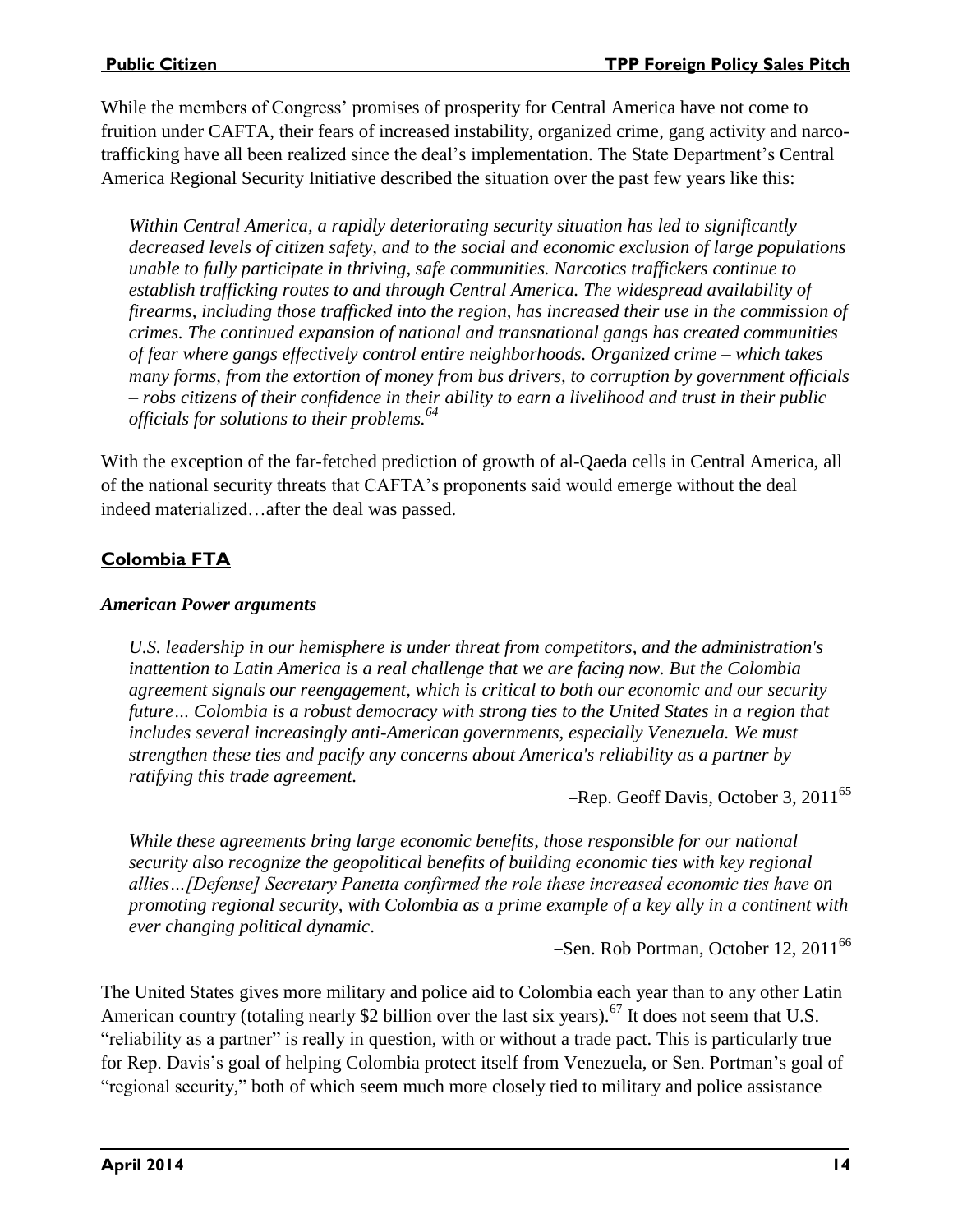than to a trade deal. With such heavy U.S. funding for Colombia, it is unclear what unnamed "competitors" could enter and displace U.S. influence in Colombia, with or without the FTA.

#### *American Security arguments*

*The trade agreement with Colombia will advance our national security interests by providing Colombians with alternatives to the drug trade.*

–Rep. Geoff Davis, October 3,  $2011^{68}$ 

Rep. Davis's argument directly contradicts that of Colombia's own Minister of Agriculture. Before the FTA was passed, he predicted that if the deal took effect, Colombian farmers would be unable to compete with an FTA-enabled influx of subsidized U.S. crops and "would have no more than three options: migration to the cities or other countries (especially the United States or bordering countries), leaving to work in drug cultivation zones, or affiliating with illegal armed groups."<sup>69</sup> Indeed, Colombia's farmers have already started to experience displacement under the FTA. In August 2013, thousands of Colombian farmers blocked highways as part of a national agricultural strike to call for, among other things, the repeal of the FTA.<sup>70</sup> Those seeking to provide "alternatives to the drug trade" in Colombia would have done well to not support a deal that made the existing alternative of farming significantly more difficult.

#### **Korea FTA**

#### *American Power arguments*

*South Korea also serves as a critical U.S. ally, both diplomatically and militarily. Our alliance with the Republic of Korea has grown even closer since the March 2010 sinking of a South Korean naval vessel by a North Korean submarine. Currently, the U.S. maintains about 28,000 troops in the Republic of Korea, and our militaries regularly conduct joint exercises…Ratifying the South Korea trade agreement will demonstrate our commitment to this important partner…* –Rep. Geoff Davis, October 3, 2011<sup>71</sup>

*What's more, I could see how increasing the already booming trade between the United States and South Korea will enhance our security relationship and improve the stability of the Korean Peninsula and, indeed, of the entire Northeast Asian region.*

–Rep. Loretta Sanchez, April 8, 2011<sup>72</sup>

As Rep. Davis noted, the United States has nearly 30,000 troops stationed in South Korea and regularly conducts joint exercises with the South Korean military. Such would seem to be clear demonstrations of "commitment" to South Korea in the face of a North Korean threat. It is unclear why a trade deal would be of much additional consequence in shielding South Korea from North Korea. Indeed, threats from North Korea certainly have not diminished since enactment of the FTA. In 2013 alone, North Korea tested a nuclear weapon, withdrew from pacts of non-aggression with South Korea, launched a cyber-attack against South Korea, and informed foreigners in South Korea that they should prepare for a potential outbreak of war. Despite Rep. Sanchez's optimism, the FTA has not resulted in more "stability" on the peninsula.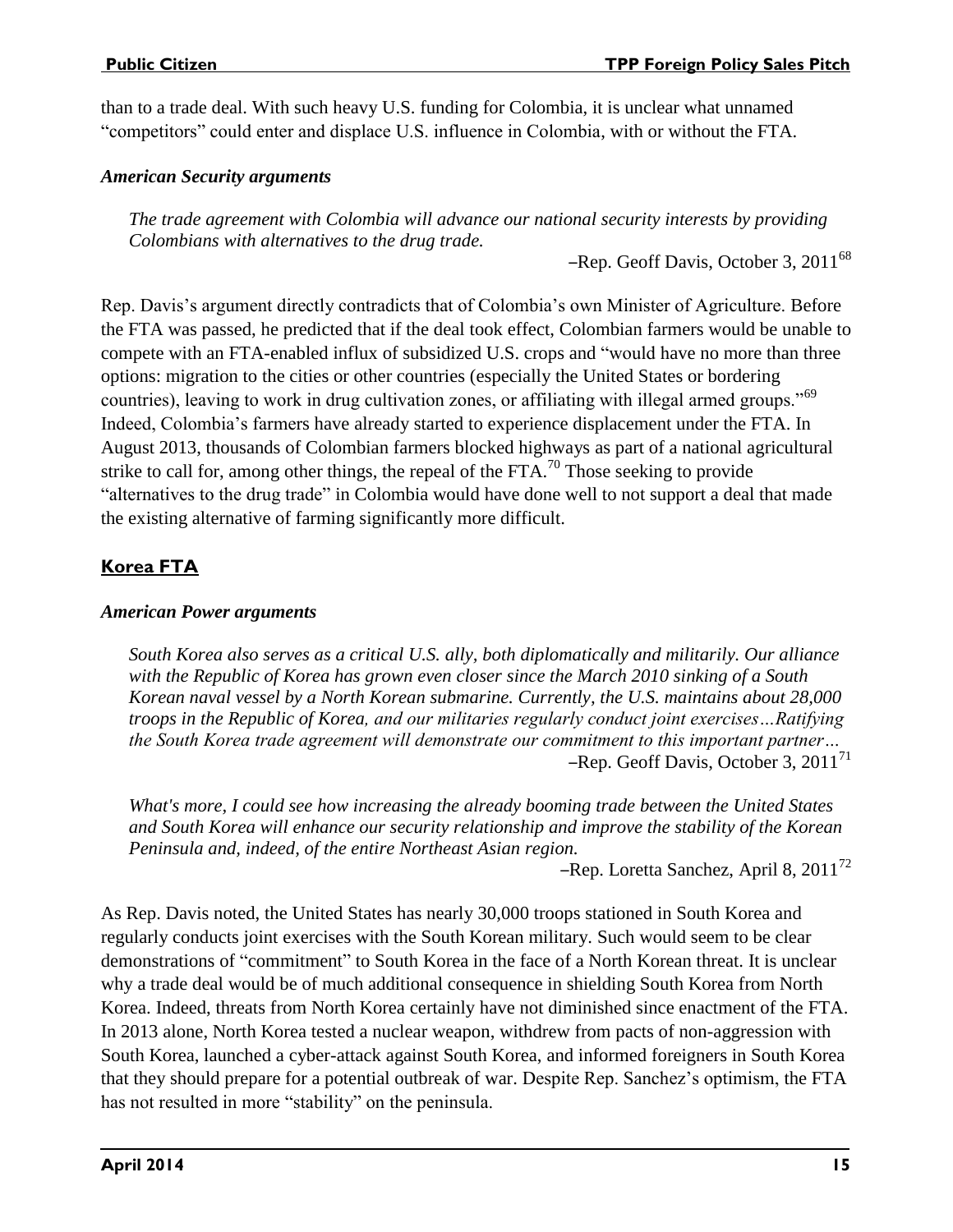### **Conclusion**

The history of FTA outcomes lends a dose of reality to a TPP debate increasingly punctuated by farfetched foreign policy and national security arguments. There is no doubt that China is rising as a regional and global power. But the claim that the TPP is a tool that will somehow prevent China's rise is as baseless now as when made for past U.S. pacts that have not had a material impact on the influence of foreign boogeymen.

The TPP will not counter economic competition from China, particularly given that China has been welcomed as a prospective member. The TPP will not empower Pacific allies to act as a bulwark against Chinese influence, given that those nations see China as a partner and given that the TPP's terms threaten to destabilize rather than strengthen them. And the TPP will not allow the United States to set rules in the U.S. national interest, given that the text advances private multinational interests that directly contradict those of the U.S. majority.

The TPP should be debated on the merits of its actual provisions and their likely outcomes, not on the basis of rehashed foreign policy talking points and national security hyperbole that have little connection to the actual text.

Despite the increasing use of geopolitical fear-mongering to support passage of the TPP, the most fearful aspects of the TPP are the terms of the pact itself. These include rules that would threaten the financial stability of the United States and our TPP allies, terms that would jeopardize the safety of our food, a mechanism empowering foreign firms to undermine domestic health and environmental policies, and corporate protections that would drive up the cost of medicines at home and abroad. When stripped of baseless, decades-old foreign policy arguments, the debate over the TPP is a debate over these core provisions. It is understandable why many politicians and pundits use geopolitical fears to try to avoid this debate: the terms of the TPP are clearly not in our national interest.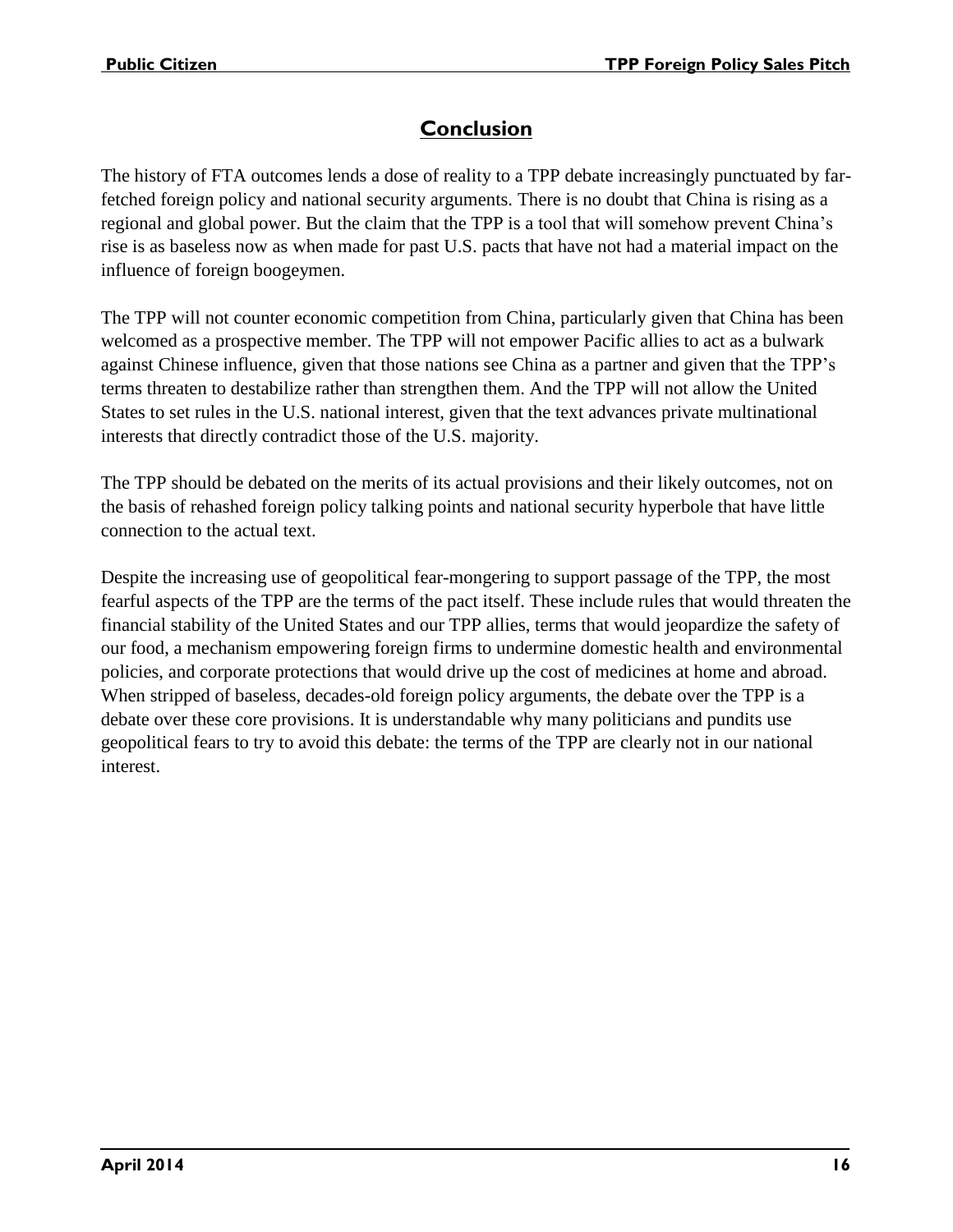#### **Endnotes**

[http://www.citizen.org/documents/election-2012-polling-memo.pdf.](http://www.citizen.org/documents/election-2012-polling-memo.pdf)

 $\frac{7}{7}$  "Third Presidential Debate: Full Transcript," ABC News, October 23, 2012. Available at: [http://abcnews.go.com/Politics/OTUS/presidential-debate-full-transcript/story?id=17538888&page=22.](http://abcnews.go.com/Politics/OTUS/presidential-debate-full-transcript/story?id=17538888&page=22)

<sup>8</sup> Claude Barfield, et al, "Five Challenges Facing the American Economy in 2014," *Newsday*, January 23, 2014. Available at[: http://www.aei.org/article/economics/five-challenges-facing-the-american-economy-in-2014/.](http://www.aei.org/article/economics/five-challenges-facing-the-american-economy-in-2014/)

<sup>9</sup> Charles Lane, "U.S. Benefits from Trade Deals — Never Mind the Protectionists' Hype," *The Washington Post*, February 3, 2014. Available at: [http://www.washingtonpost.com/opinions/charles-lane-us-benefits-from-trade-deals-](http://www.washingtonpost.com/opinions/charles-lane-us-benefits-from-trade-deals--never-mind-the-protectionists-hype/2014/02/03/8d374f20-8ceb-11e3-833c-33098f9e5267_story.html) [never-mind-the-protectionists-hype/2014/02/03/8d374f20-8ceb-11e3-833c-33098f9e5267\\_story.html.](http://www.washingtonpost.com/opinions/charles-lane-us-benefits-from-trade-deals--never-mind-the-protectionists-hype/2014/02/03/8d374f20-8ceb-11e3-833c-33098f9e5267_story.html) 

<sup>10</sup> "Clinton: China Welcome in TPP," *Bangkok Post*, November 17, 2012. Available at:

[http://www.bangkokpost.com/breakingnews/321762/clinton-welcomes-china-to-join-trade-pact.](http://www.bangkokpost.com/breakingnews/321762/clinton-welcomes-china-to-join-trade-pact)

<sup>11</sup> The White House, "Remarks As Prepared for Delivery by National Security Advisor Susan E. Rice," November 21, 2013. Available at[: http://www.whitehouse.gov/the-press-office/2013/11/21/remarks-prepared-delivery-national](http://www.whitehouse.gov/the-press-office/2013/11/21/remarks-prepared-delivery-national-security-advisor-susan-e-rice)[security-advisor-susan-e-rice.](http://www.whitehouse.gov/the-press-office/2013/11/21/remarks-prepared-delivery-national-security-advisor-susan-e-rice)

<sup>12</sup> Office of the U.S. Trade Representative, "Outlines of the Trans-Pacific Partnership Agreement," USTR factsheet, November 2011. Available at: [http://www.ustr.gov/about-us/press-office/fact-sheets/2011/november/outlines-trans](http://www.ustr.gov/about-us/press-office/fact-sheets/2011/november/outlines-trans-pacific-partnership-agreement)[pacific-partnership-agreement.](http://www.ustr.gov/about-us/press-office/fact-sheets/2011/november/outlines-trans-pacific-partnership-agreement) 

<sup>13</sup> "China to Study Joining U.S.-Led Trade Accord after Japan Added," *Bloomberg News*, May 30, 2013. Available at: [http://www.bloomberg.com/news/2013-05-30/china-to-study-joining-u-s-led-trade-accord-after-japan-added.html.](http://www.bloomberg.com/news/2013-05-30/china-to-study-joining-u-s-led-trade-accord-after-japan-added.html)

<sup>14</sup> These figures incorporate all Latin American countries for which data are available. For the Dominican Republic, the figures use imports from the United States and China in 2002 – not 2000, due to data limitations. Inter-American Development Bank, "Statistics and Indicaators: Dataintal: Complete Query," accessed March 26, 2014. Available at: [http://www10.iadb.org/dataintal/CnsConsultaCompleta.aspx.](http://www10.iadb.org/dataintal/CnsConsultaCompleta.aspx)

<sup>15</sup> Secretaría de Economía de México, "Información Estadística y Arancelaria," accessed March 26, 2014. Available at: [http://www.economia.gob.mx/comunidad-negocios/comercio-exterior/informacion-estadistica-y-arancelaria.](http://www.economia.gob.mx/comunidad-negocios/comercio-exterior/informacion-estadistica-y-arancelaria)

<sup>16</sup> Inter-American Development Bank, "Statistics and Indicaators: Dataintal: Complete Query," accessed March 26, 2014. Available at[: http://www10.iadb.org/dataintal/CnsConsultaCompleta.aspx.](http://www10.iadb.org/dataintal/CnsConsultaCompleta.aspx)

<sup>17</sup> The statistic on FDI originating from the United States compares the sum of the FDI levels in the year before CAFTA took effect in each CAFTA country and the sum in the most recent year of data availability, which is 2012 for all but two countries (Nicaragua and Honduras, for which 2010 is the most recent year). Economic Commission for Latin America and the Caribbean (ECLAC), "Foreign Direct Investment in Latin America and the Caribbean, 2012," 2013, at 53-54. Available at: [http://www.cepal.org/publicaciones/xml/4/49844/ForeignDirectInvestment2012.pdf.](http://www.cepal.org/publicaciones/xml/4/49844/ForeignDirectInvestment2012.pdf)

<sup>18</sup> Economic Commission for Latin America and the Caribbean (ECLAC), "Foreign Direct Investment in Latin America and the Caribbean, 2012," 2013, at 53-54. Available at:

[http://www.cepal.org/publicaciones/xml/4/49844/ForeignDirectInvestment2012.pdf.](http://www.cepal.org/publicaciones/xml/4/49844/ForeignDirectInvestment2012.pdf)

<sup>19</sup> Jane Kelsey, "US-China Relations and the Geopolitics of the Trans Pacific Partnership Agreement (TPPA)," Global Research, November 11, 2013. Available at: [http://www.globalresearch.ca/us-china-relations-and-the-geopolitics-of](http://www.globalresearch.ca/us-china-relations-and-the-geopolitics-of-the-trans-pacific-partnership-agreement-tppa/5357504)[the-trans-pacific-partnership-agreement-tppa/5357504.](http://www.globalresearch.ca/us-china-relations-and-the-geopolitics-of-the-trans-pacific-partnership-agreement-tppa/5357504)

<sup>20</sup> "Insight for 12 February 2012: China, the US and NZ," Radio New Zealand, February 12, 2012. Available at: [http://www.radionz.co.nz/national/programmes/insight/20120212.](http://www.radionz.co.nz/national/programmes/insight/20120212) 

 $\overline{a}$ <sup>1</sup> Rep. Dan Glickman (D-Kan.), *Congressional Record*, November 16, 1993, at H9711.

<sup>&</sup>lt;sup>2</sup> Joe Biden, We Cannot Afford to Stand on the Sidelines of Trade," *Financial Times*, February 27, 2014. Available at: [http://www.ft.com/intl/cms/s/0/bde80c72-9fb0-11e3-b6c7-00144feab7de.html.](http://www.ft.com/intl/cms/s/0/bde80c72-9fb0-11e3-b6c7-00144feab7de.html)

<sup>&</sup>lt;sup>3</sup> See Public Citizen, "NAFTA's 20-Year Legacy and the Fate of the Trans-Pacific Partnership," PC report, February 2014. Available at[: http://www.citizen.org/documents/NAFTAs-20-year-legacy.pdf.](http://www.citizen.org/documents/NAFTAs-20-year-legacy.pdf) 

<sup>&</sup>lt;sup>4</sup> See Public Citizen, "Korea FTA Outcomes on the Pact's Second Anniversary," PC report, March 2014. Available at: [http://www.citizen.org/documents/Korea-FTA-outcomes.pdf.](http://www.citizen.org/documents/Korea-FTA-outcomes.pdf) 

<sup>&</sup>lt;sup>5</sup> See Public Citizen, "Election 2012: U.S. Polling Shows Strong Opposition to Current U.S. Trade Agreement Model by Independents, GOP and Democrats Alike," PC memo, November 2012. Available at:

<sup>&</sup>lt;sup>6</sup> Joe Biden, We Cannot Afford to Stand on the Sidelines of Trade," *Financial Times*, February 27, 2014. Available at: [http://www.ft.com/intl/cms/s/0/bde80c72-9fb0-11e3-b6c7-00144feab7de.html.](http://www.ft.com/intl/cms/s/0/bde80c72-9fb0-11e3-b6c7-00144feab7de.html)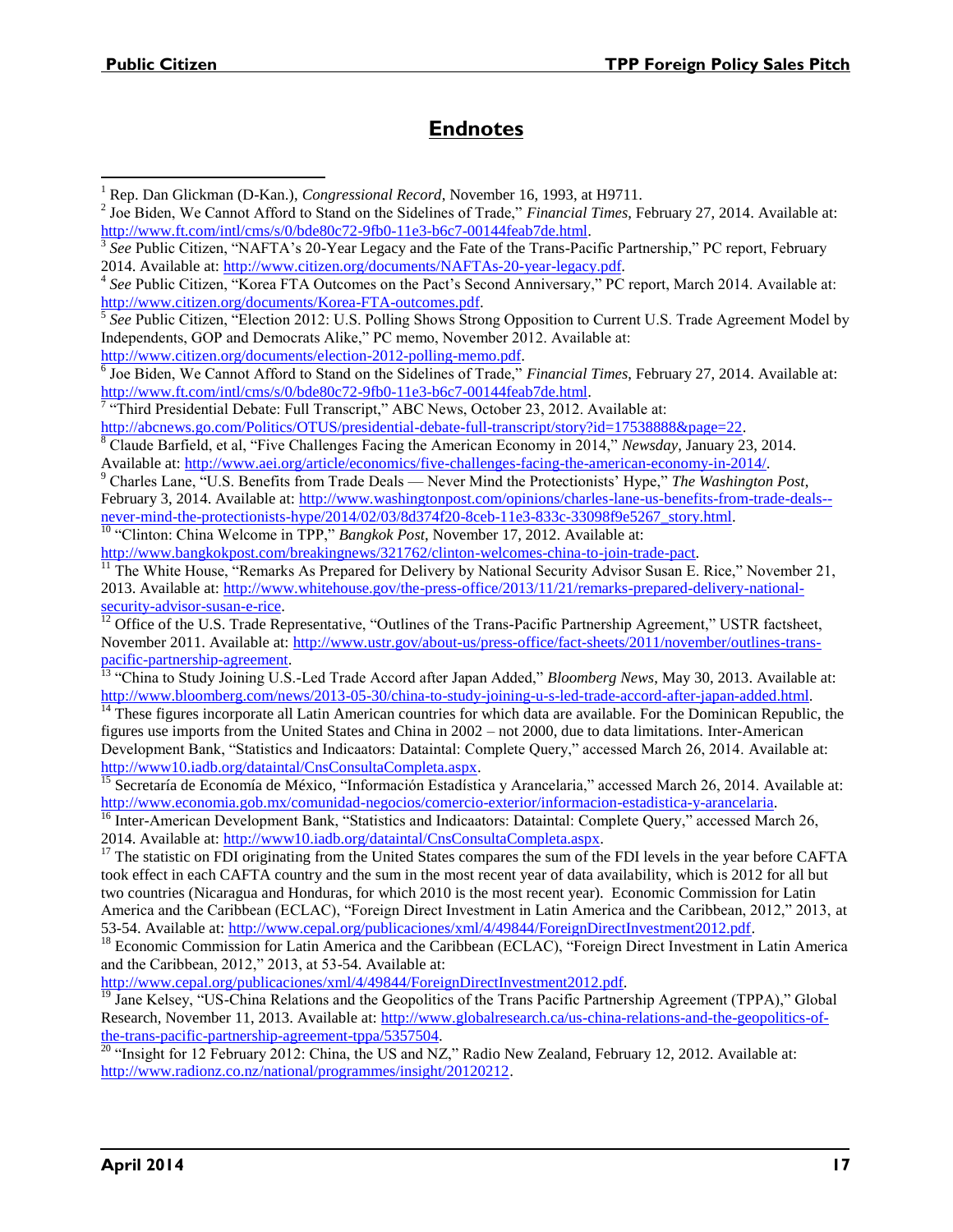**.** 

<sup>21</sup> Joe Biden, We Cannot Afford to Stand on the Sidelines of Trade," *Financial Times*, February 27, 2014. Available at: [http://www.ft.com/intl/cms/s/0/bde80c72-9fb0-11e3-b6c7-00144feab7de.html.](http://www.ft.com/intl/cms/s/0/bde80c72-9fb0-11e3-b6c7-00144feab7de.html)

Gabe Horwitz and Jeff Okun-Kozlowicki, "The TPP: Who Will Set the Trade Rules for Asia?," Third Way report, March 2014. Available at: [http://content.thirdway.org/publications/792/Third\\_Way\\_Report\\_-\\_The\\_TPP-](http://content.thirdway.org/publications/792/Third_Way_Report_-_The_TPP-_Who_Will_Set_the_Trade_Rules_for_Asia_.pdf) [\\_Who\\_Will\\_Set\\_the\\_Trade\\_Rules\\_for\\_Asia\\_.pdf.](http://content.thirdway.org/publications/792/Third_Way_Report_-_The_TPP-_Who_Will_Set_the_Trade_Rules_for_Asia_.pdf)

<sup>23</sup> U.S. Bureau of Labor Statistics, Current Employment Statistics survey, series ID CES3000000001, manufacturing industry, U.S. Department of Labor, extracted February 11, 2014. Available at: [http://www.bls.gov/ces/.](http://www.bls.gov/ces/) U.S. Bureau of Labor Statistics, "Quarterly Census of Employment and Wages," County High Level Excel Files, manufacturing, number of establishments, U.S. Department of Labor, extracted on February 12, 2014. Available at [ftp://ftp.bls.gov/pub/special.requests/cew.](ftp://ftp.bls.gov/pub/special.requests/cew) Comparison between levels in fourth quarter of 1993 with first quarter of 2013.

<sup>24</sup> Defense Science Board, "Technology and Innovation Enablers for Superiority in 2030," U.S. Department of Defense, October 2013, at 5. Available at: [http://www.acq.osd.mil/dsb/reports/DSB2030.pdf.](http://www.acq.osd.mil/dsb/reports/DSB2030.pdf)

<sup>25</sup> Defense Science Board, "Technology and Innovation Enablers for Superiority in 2030," U.S. Department of Defense, October 2013, at vii. Available at[: http://www.acq.osd.mil/dsb/reports/DSB2030.pdf.](http://www.acq.osd.mil/dsb/reports/DSB2030.pdf)

<sup>26</sup> See "Advisory Committees," Office of the U.S. Trade Representative, 2014. Available at: [http://www.ustr.gov/about](http://www.ustr.gov/about-us/intergovernmental-affairs/advisory-committees)us/intergovernmental-affairs/advisory-committees.

<sup>27</sup> International Monetary Fund, "The Liberalization and Management of Capital Flows: An Institutional View," November 14, 2012. Available at: [http://www.imf.org/external/np/pp/eng/2012/111412.pdf.](http://www.imf.org/external/np/pp/eng/2012/111412.pdf) 

<sup>28</sup> More than 150 House Democrats signed a November 2013 letter opposing the Obama administration's bid for Fast Track authority for the TPP. Congresswoman Rosa DeLauro, "DeLauro, Miller Lead 151 House Dems Telling President They Will Not Support Outdated Fast Track For Trans-Pacific Partnership," November 2013. Available at: [http://delauro.house.gov/index.php?option=com\\_content&view=article&id=1455:delauro-miller-lead-151-house-dems](http://delauro.house.gov/index.php?option=com_content&view=article&id=1455:delauro-miller-lead-151-house-dems-telling-president-they-will-not-support-outdated-fast-track-for-trans-pacific-partnership&Itemid=21)[telling-president-they-will-not-support-outdated-fast-track-for-trans-pacific-partnership&Itemid=21.](http://delauro.house.gov/index.php?option=com_content&view=article&id=1455:delauro-miller-lead-151-house-dems-telling-president-they-will-not-support-outdated-fast-track-for-trans-pacific-partnership&Itemid=21) More than 550 diverse groups, many of them core members of the Obama administration's political base, signed a January 2014 letter opposing the administration's bid to Fast Track the TPP. Citizens Trade Campaign, "Over 550 Groups Urge Opposition to Fast Track," January 27, 2014. Available at: [http://www.citizenstrade.org/ctc/wp](http://www.citizenstrade.org/ctc/wp-content/uploads/2014/01/FastTrackOppositionLtr_012714_Congress.pdf)[content/uploads/2014/01/FastTrackOppositionLtr\\_012714\\_Congress.pdf.](http://www.citizenstrade.org/ctc/wp-content/uploads/2014/01/FastTrackOppositionLtr_012714_Congress.pdf)

<sup>29</sup> Paul Krugman, "No Big Deal," *The New York Times*, February 27, 2014. Available at: [http://www.nytimes.com/2014/02/28/opinion/krugman-no-big-deal.html.](http://www.nytimes.com/2014/02/28/opinion/krugman-no-big-deal.html)

<sup>30</sup> Joseph Stiglitz, "On the Wrong Side of Globalization," *The New York Times*, March 15, 2014. Available at: [http://opinionator.blogs.nytimes.com/2014/03/15/on-the-wrong-side-of-globalization/?\\_php=true&\\_type=blogs&\\_r=0.](http://opinionator.blogs.nytimes.com/2014/03/15/on-the-wrong-side-of-globalization/?_php=true&_type=blogs&_r=0)

<sup>31</sup> Rep. Dan Glickman (D-Kan.), *Congressional Record*, November 16, 1993, at H9711.

<sup>32</sup> Rep. Bill Richardson (D-N.M.), *Congressional Record*, November 1, 1993, at H8664.

<sup>33</sup> Sen. Paul Simon (D-Ill.), *Congressional Record*, October 25, 1993, at S14281.

<sup>34</sup> M. Angeles Villarreal, "Mexico's Free Trade Agreements," Congressional Research Service, July 3, 2012, at 4. Available at[: https://www.fas.org/sgp/crs/row/R40784.pdf.](https://www.fas.org/sgp/crs/row/R40784.pdf)

<sup>35</sup> Secretaría de Economía de México, "Información Estadística y Arancelaria," accessed March 26, 2014. Available at: [http://www.economia.gob.mx/comunidad-negocios/comercio-exterior/informacion-estadistica-y-arancelaria.](http://www.economia.gob.mx/comunidad-negocios/comercio-exterior/informacion-estadistica-y-arancelaria)

<sup>36</sup> Rep. Bill Richardson (D-N.M.), *Congressional Record*, November 1, 1993, at H8664.

<sup>37</sup> Jeff Faux, "How NAFTA Failed Mexico," *The American Prospect*, June 16, 2003. Available at: [http://prospect.org/article/how-nafta-failed-mexico.](http://prospect.org/article/how-nafta-failed-mexico) 

<sup>38</sup> Mark Fineman, "Salinas Said to Have Left Mexico for Exile in U.S.," *Los Angeles Times*, March 13, 1995. Available at: http://articles.latimes.com/1995-03-13/news/mn-42219\_1\_salinas-mexico-left.

<sup>39</sup> Roderic Ai Camp, "The Zedillo Legacy in Mexico," The Center for Strategic and International Studies, October 3, 1996, at 12. Available at: [http://csis.org/files/media/csis/pubs/ppzedill%5B1%5D.pdf.](http://csis.org/files/media/csis/pubs/ppzedill%5B1%5D.pdf)

<sup>40</sup> Rep. Bill Richardson (D-N.M.), *Congressional Record*, November 1, 1993, at H8664.

<sup>41</sup> Sen. John Kerry (D-Mass.), *Congressional Record*, November 20, 1993, at S16603.

<sup>42</sup> James M. Boughton, Tearing Down Walls: The international Monetary Fund 1990-1999 (Washington, D.C.: IMF, 2012), at 469. Available at[: http://www.imf.org/external/pubs/ft/history/2012/pdf/c10.pdf.](http://www.imf.org/external/pubs/ft/history/2012/pdf/c10.pdf)

<sup>43</sup> Carlos E. Zarazaga, "The Tequila Effect," *Southwest Economy*, Federal Reserve Bank of Dallas, March 1995, at 7. Available at[: http://www.dallasfed.org/assets/documents/research/swe/1995/swe9502c.pdf.](http://www.dallasfed.org/assets/documents/research/swe/1995/swe9502c.pdf)

<sup>44</sup> Mark Weisbrot, Stephan Lefebvre and Joseph Sammut, "Did NAFTA Help Mexico? An Assessment after 20 Years," Center for Economic and Policy Research, February 2014, at 5. Available at: [http://www.cepr.net/documents/nafta-20](http://www.cepr.net/documents/nafta-20-years-2014-02.pdf) [years-2014-02.pdf.](http://www.cepr.net/documents/nafta-20-years-2014-02.pdf)